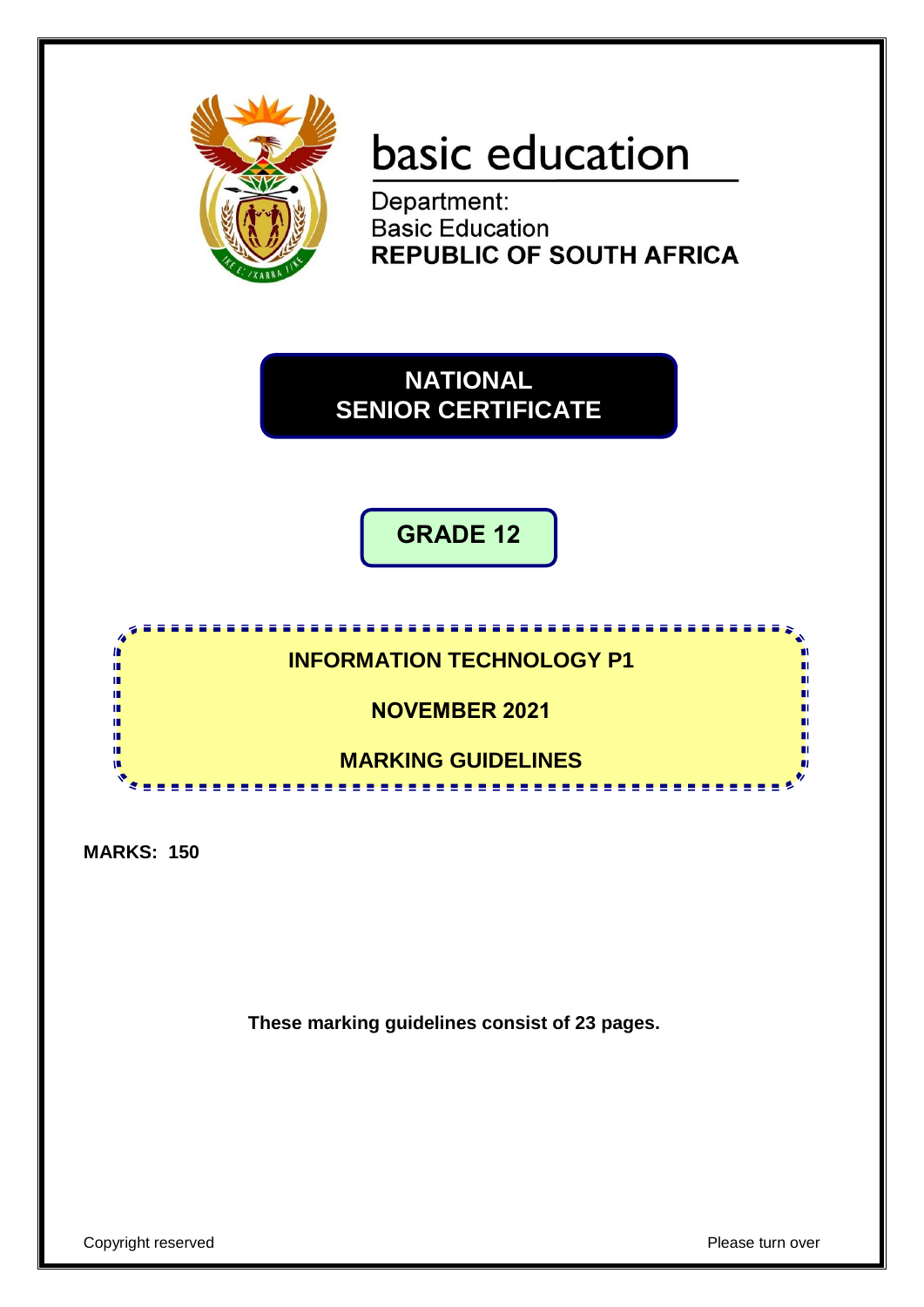#### **GENERAL INFORMATION:**

- These marking guidelines are to be used as the basis for the marking session. They were prepared for use by markers. All markers are required to attend a rigorous standardisation meeting to ensure that the guidelines are consistently interpreted and applied in the marking of candidates' work.
- Note that learners who provide an alternate correct solution to that given as example of a solution in the marking guidelines will be given full credit for the relevant solution, unless the specific instructions in the paper was not followed or the requirements of the question was not met
- **Annexures A, B, C** and **D** (pages 3 to 10) include the marking grid for each question.
- **Annexures E, F, G** and **H** (pages 11 to 22) contain examples of solutions for Questions 1 to 4 in programming code.
- Copies of **Annexures A, B, C, D** and **the summary for the marks of the learner** (pages 3 to 10) should be made for each learner and completed during the marking session.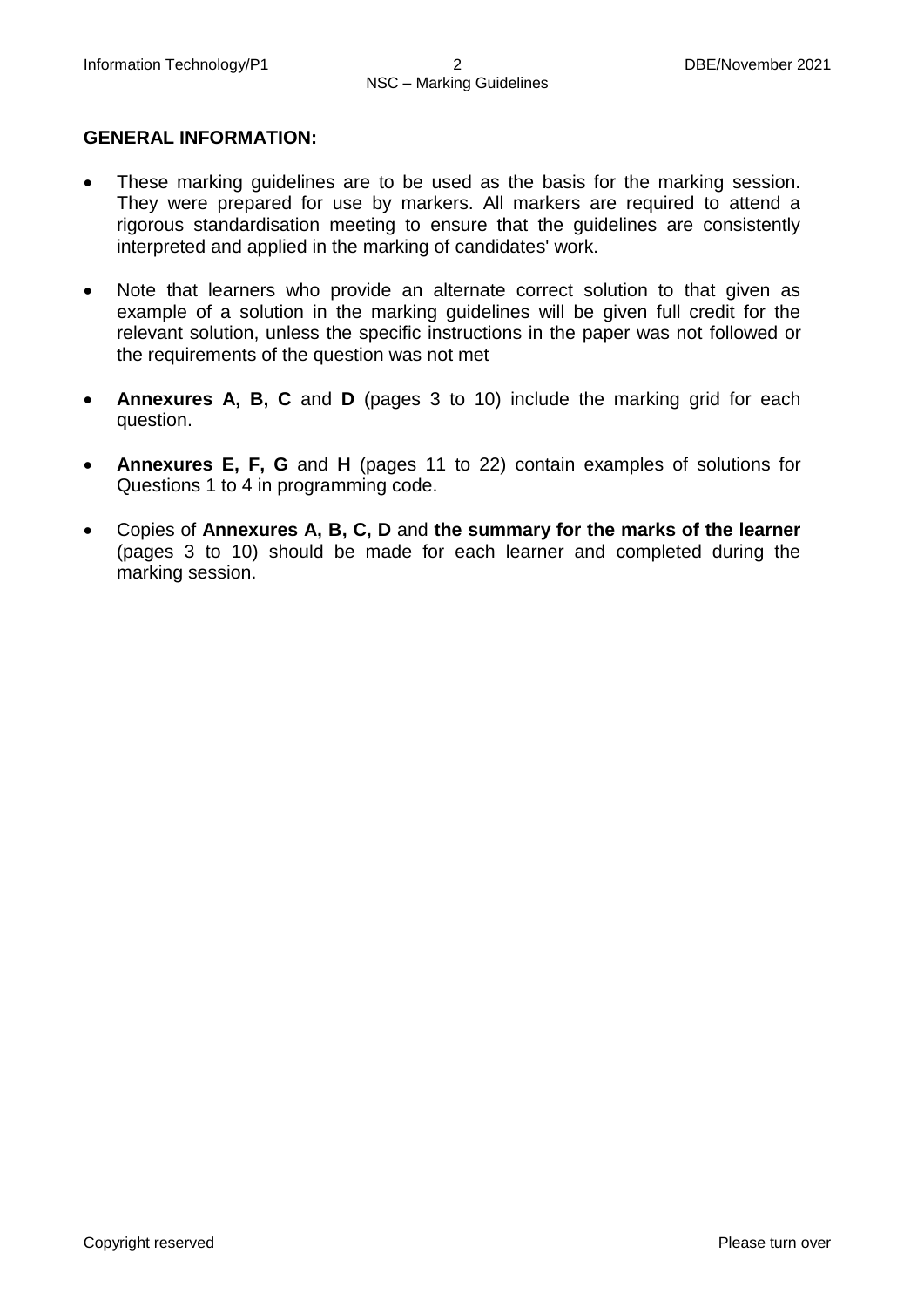#### **ANNEXURE A**

#### **QUESTION 1: MARKING GRID – GENERAL PROGRAMMING SKILLS**

| <b>CENTRE NUMBER:</b> |                                                                                                                                                                                                                                                                                                                                                                                                                                                                                                                                | <b>EXAMINATION NUMBER:</b>                                    |   |                                                  |
|-----------------------|--------------------------------------------------------------------------------------------------------------------------------------------------------------------------------------------------------------------------------------------------------------------------------------------------------------------------------------------------------------------------------------------------------------------------------------------------------------------------------------------------------------------------------|---------------------------------------------------------------|---|--------------------------------------------------|
| <b>QUESTION</b>       | <b>DESCRIPTION</b>                                                                                                                                                                                                                                                                                                                                                                                                                                                                                                             |                                                               |   | <b>LEARNER'S</b><br><b>MARKS</b><br><b>MARKS</b> |
| 1.1                   | <b>FormCreate event</b><br>Set caption of IblQ1_1 to 'Coding is ' ✓<br>Set font colour of IblQ1 1 to green √<br>Set font size of lblQ1_1 to 16 √<br>Set font name to 'Arial' √                                                                                                                                                                                                                                                                                                                                                 |                                                               |   |                                                  |
| 1.2                   | Button - [1.2 - Number of rolls]<br>Create constant SWEETS_PER_ROLL = 8<br>Declare integer variables √<br>Extract number of breaks from spin edit √<br>Calculate total number of sweets (breaks $x$ 4) $\checkmark$<br>Calculate total number of rolls<br>(sweets√/SWEETS_PER_ROLL√) //OR (sweets/8)<br>Round up using the Ceil function $\checkmark$<br>Display number of rolls of sweets on lblQ1_2 √<br>converted to String √                                                                                               |                                                               |   |                                                  |
| 1.3                   | Button - [1.3 - Calculate volume]<br>rRadius := $3$ ;<br>rVolume := rTetraVolume √ + 4/3 * PI √ *<br>power (rRadius, 3) $\sqrt{2}$ $\sqrt{2}$<br><b>Display</b><br>Using a ShowMessage with "Volume" label√<br>Value of volume √<br>Formatted to one decimal place $\checkmark$<br>Note:<br>In the formula:<br>Accept the value of 133 instead of rTetraVolume<br>Accept the value of 3 instead of rRadius<br>Instead of PI, accept 22/7 or 3.14<br>Instead of 4/3, accept 1.33<br>answer = $27$<br>Accept * 0.5 instead of /2 | Accept any correct alternative to power(rRadius, 3) where the | 7 |                                                  |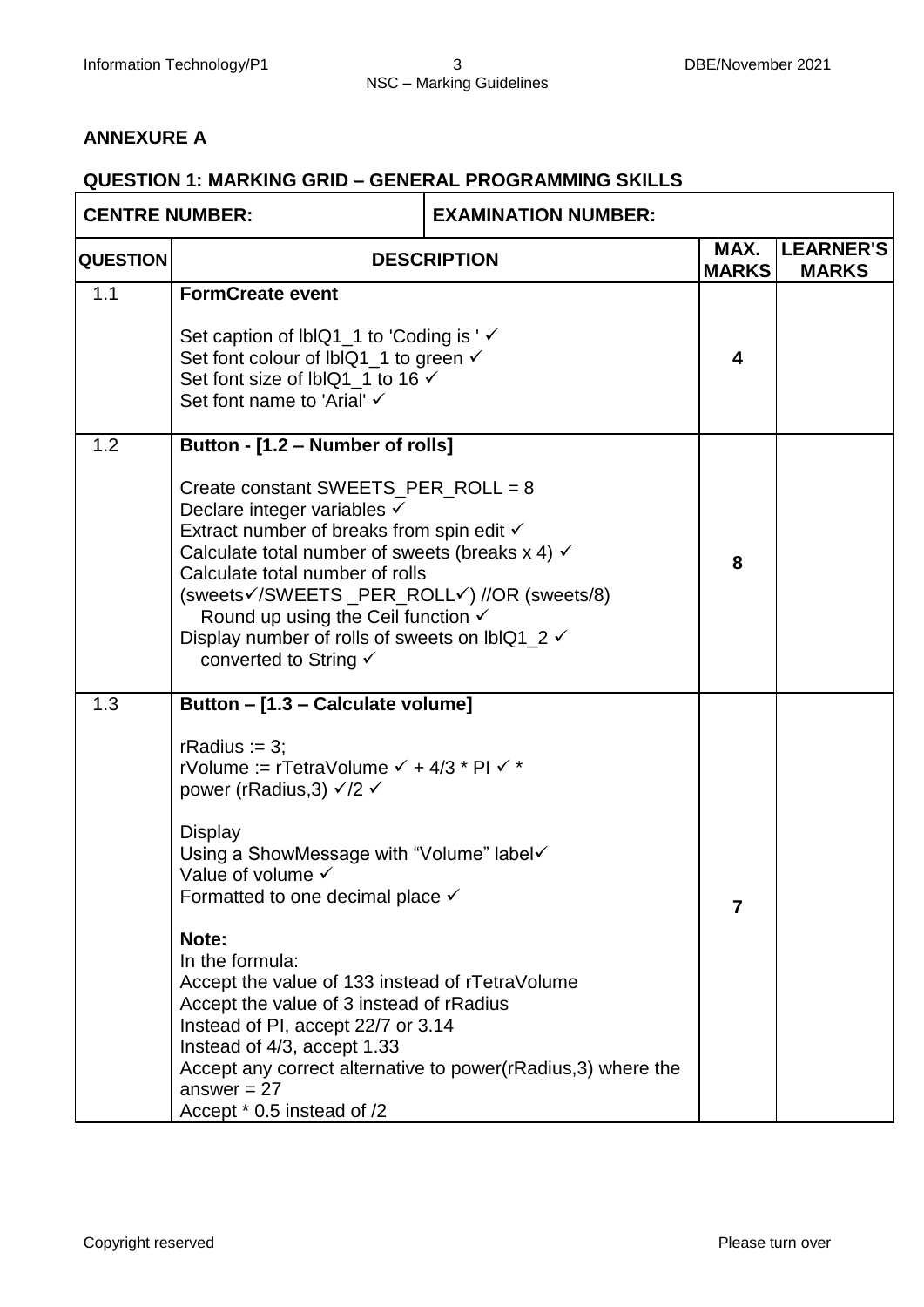| 1.4 | Button - [1.4 - Display pattern]                                                                                                                                                                                                                                                                                                                                                                                         |    |  |
|-----|--------------------------------------------------------------------------------------------------------------------------------------------------------------------------------------------------------------------------------------------------------------------------------------------------------------------------------------------------------------------------------------------------------------------------|----|--|
|     | Clear output area $\checkmark$<br>Extract symbol from combo box ✓<br>iSize = position of symbol in combo box $\checkmark$ //(index+1)<br>Loop√ rows from 0 $\checkmark$ to iSize $\checkmark$ // Loop from 1 to iSize<br>Initialise output String $\checkmark$ (Or adding #13)<br>Nested Loop V columns from 0 to iSize V<br>Add symbol to output line √<br>Display output line $\checkmark$                             | 11 |  |
|     | Note:<br>The start value of the loop will depend on whether 1 was<br>added to iSize (either 0 or 1)<br>A correct solution that does not use a nested loop must be<br>penalised by 1 mark<br>The mark allocated to the nested loop range must be the<br>same at the outer loop                                                                                                                                            |    |  |
| 1.5 | Button - [1.5 - Characters]<br>Randomly generate an acceptable value √<br>Use the value to extract the corresponding character $\checkmark$<br>Loop v<br>Add random character v to output String v<br>Set as previous character √<br>Generate new current character V<br>Until current character $\checkmark$ = previous character $\checkmark$<br>Display output String √<br>Note:<br>ASCII table in the range 65 to 91 | 10 |  |
|     | String, array or case statement e.g. 1 to 26<br><b>TOTAL SECTION A:</b>                                                                                                                                                                                                                                                                                                                                                  | 40 |  |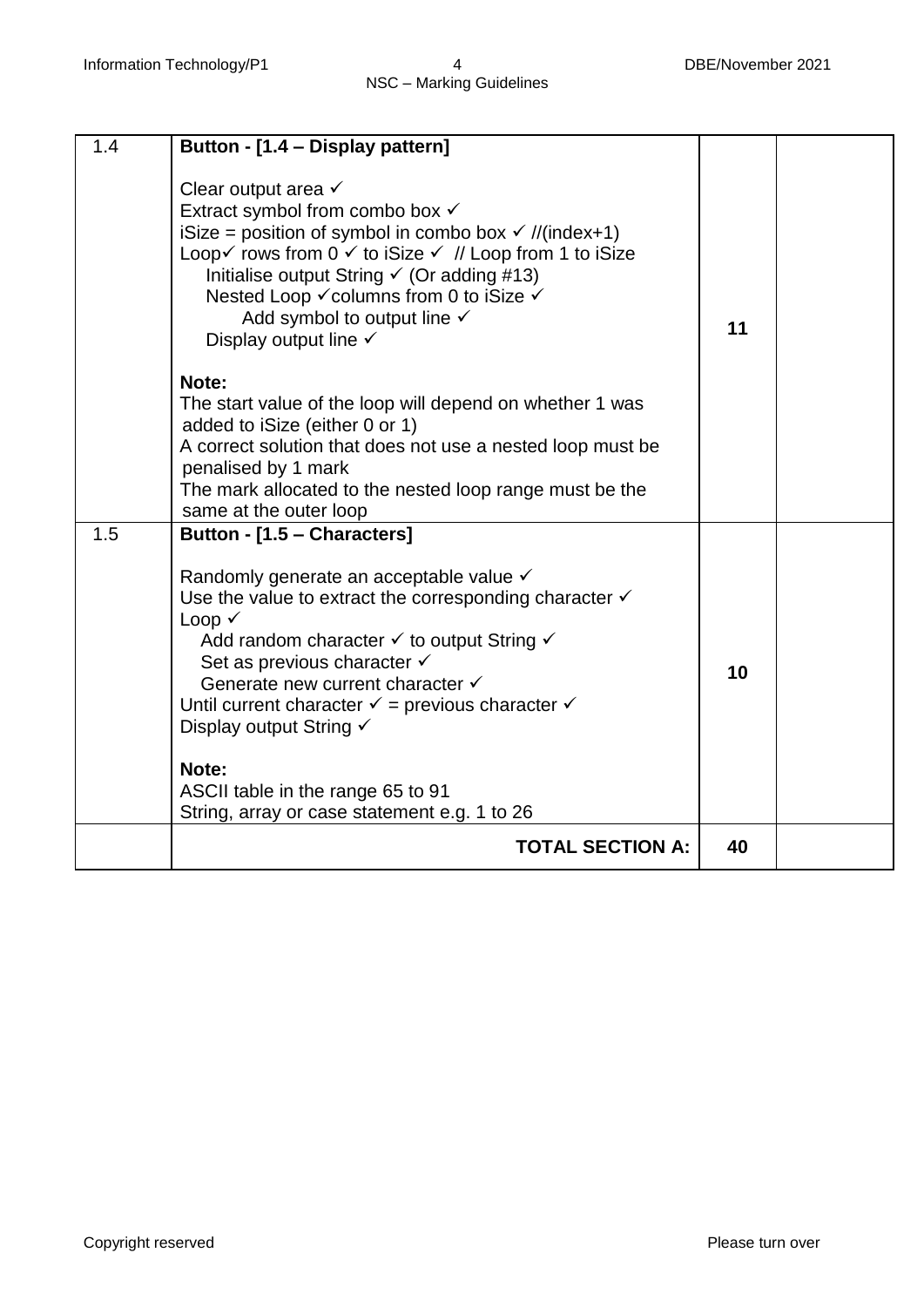#### **ANNEXURE B**

#### **QUESTION 2: MARKING GRID – SQL AND DATABASE PROGRAMMING**

| <b>CENTRE NUMBER:</b> |                                                                                                                                                                                                                                                                                                                                                                                                                                                                                             | <b>EXAMINATION NUMBER:</b> |                      |                                  |
|-----------------------|---------------------------------------------------------------------------------------------------------------------------------------------------------------------------------------------------------------------------------------------------------------------------------------------------------------------------------------------------------------------------------------------------------------------------------------------------------------------------------------------|----------------------------|----------------------|----------------------------------|
| <b>QUESTION</b>       | <b>DESCRIPTION</b>                                                                                                                                                                                                                                                                                                                                                                                                                                                                          |                            | MAX.<br><b>MARKS</b> | <b>LEARNER'S</b><br><b>MARKS</b> |
| 2.1                   | <b>SQL statements</b>                                                                                                                                                                                                                                                                                                                                                                                                                                                                       |                            |                      |                                  |
| 2.1.1                 | Button [2.1.1 - Clubs from Gauteng and SA affiliated]<br>SELECT ClubName, ClubTown FROM tblClubs √                                                                                                                                                                                                                                                                                                                                                                                          |                            |                      |                                  |
|                       | WHERE Province = "GP" $\checkmark$<br>AND SA Affiliated = True $\checkmark$                                                                                                                                                                                                                                                                                                                                                                                                                 |                            | 3                    |                                  |
|                       | Accept WHERE Province LIKE "%GP%" OR ANY correct<br>use of LIKE                                                                                                                                                                                                                                                                                                                                                                                                                             |                            |                      |                                  |
| 2.1.2                 | Button [2.1.2 - Birth year]<br>SELECT MemberName, MemberSurname, BirthDate V<br>FROM tblMembers $\checkmark$<br>WHERE YEAR (BirthDate) = 2002 $\checkmark$<br>Alternatives for year:                                                                                                                                                                                                                                                                                                        | 3                          |                      |                                  |
|                       | WHERE YEAR (BirthDate) = $"2002"$<br>BETWEEN #2002/01/01/# and #2002/12/31#<br>LEFT (BirthDate, 4)<br>MID(BirthDate, 1, 4)<br>LIKE "%2002%" OR LIKE "2002%"                                                                                                                                                                                                                                                                                                                                 |                            |                      |                                  |
| 2.1.3                 | Button [2.1.3 – Display members]<br>SELECT MemberSurname, MemberName V<br>FROM tblClubs, tblMembers $\checkmark$<br>WHERE tblClubs. ClubId = tblMembers. ClubId $\checkmark$<br>AND tblClubs. ClubName = "' + sClubName +'" $\checkmark$<br>Also accept join<br>SELECT MemberSurname, MemberName<br>FROM tblClubs INNER JOIN tblMembers<br>ON tblClubs.ClubId = tblMembers.ClubId<br>WHERE tblClubs. ClubName = $" ' + sClubName + '"$<br>QuotedStr(sClubName)<br>Accept the use of aliases |                            | 4                    |                                  |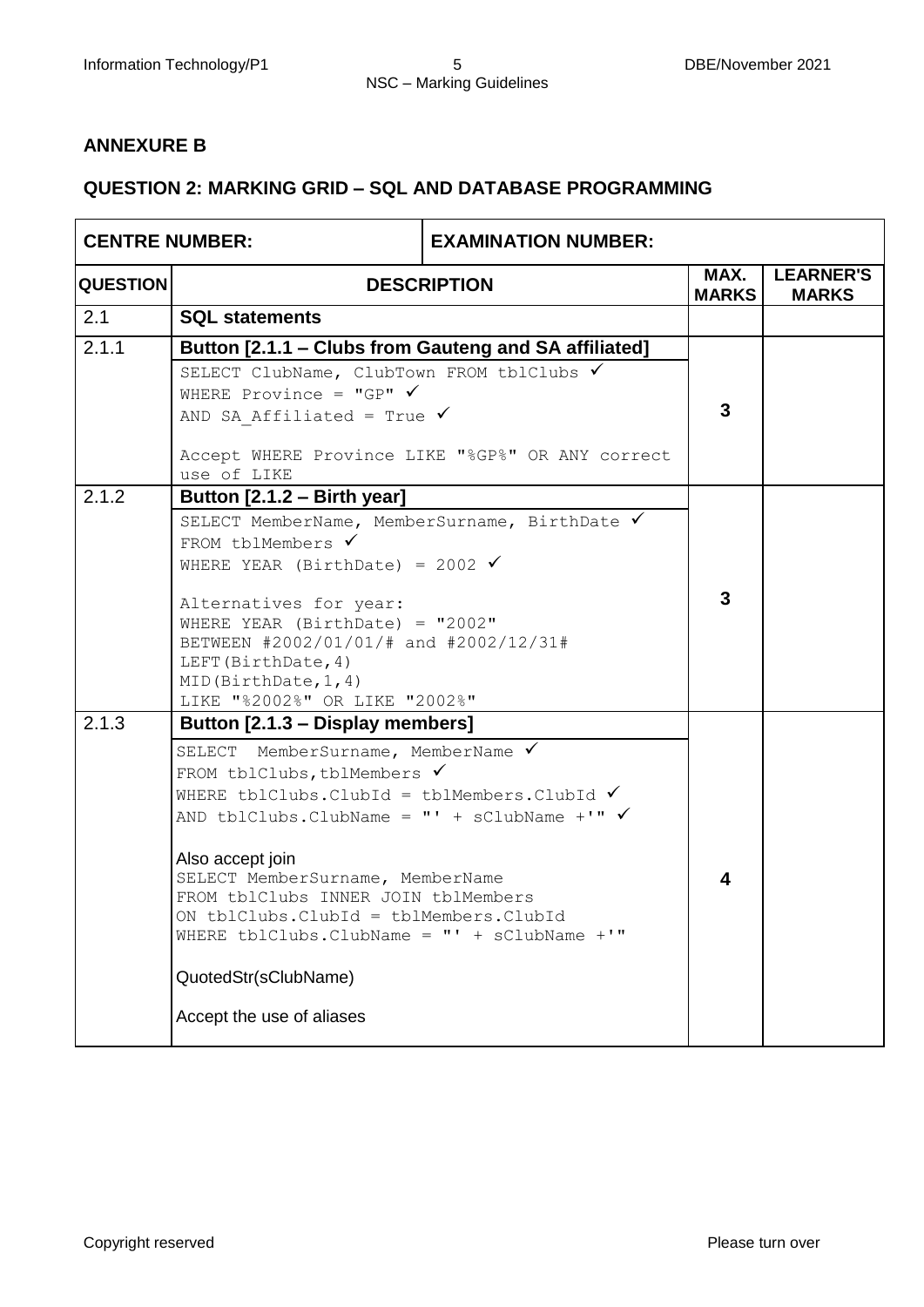| 2.1.4 | Button [2.1.4 - Average membership fee]<br>SELECT Province,<br>FORMAT (AVG (MemFee) $\checkmark$ , "CURRENCY") $\checkmark$<br>AS AvgFee $\checkmark$<br>FROM tblClubs<br>GROUP BY Province ✔<br>HAVING $\checkmark$ AVG (MemFee) > 400 $\checkmark$<br>Also accept:<br>FORMAT (AVG (MemFee), "R0.00") | 6  |  |
|-------|--------------------------------------------------------------------------------------------------------------------------------------------------------------------------------------------------------------------------------------------------------------------------------------------------------|----|--|
| 2.1.5 | Button [2.1.5 - Change member name]<br>UPDATE tblMembers $\checkmark$<br>SET MemberName = "Ainsley" $\checkmark$<br>WHERE MemberName = "Aiensley" $\checkmark$                                                                                                                                         | 3  |  |
|       | Subtotal:                                                                                                                                                                                                                                                                                              | 19 |  |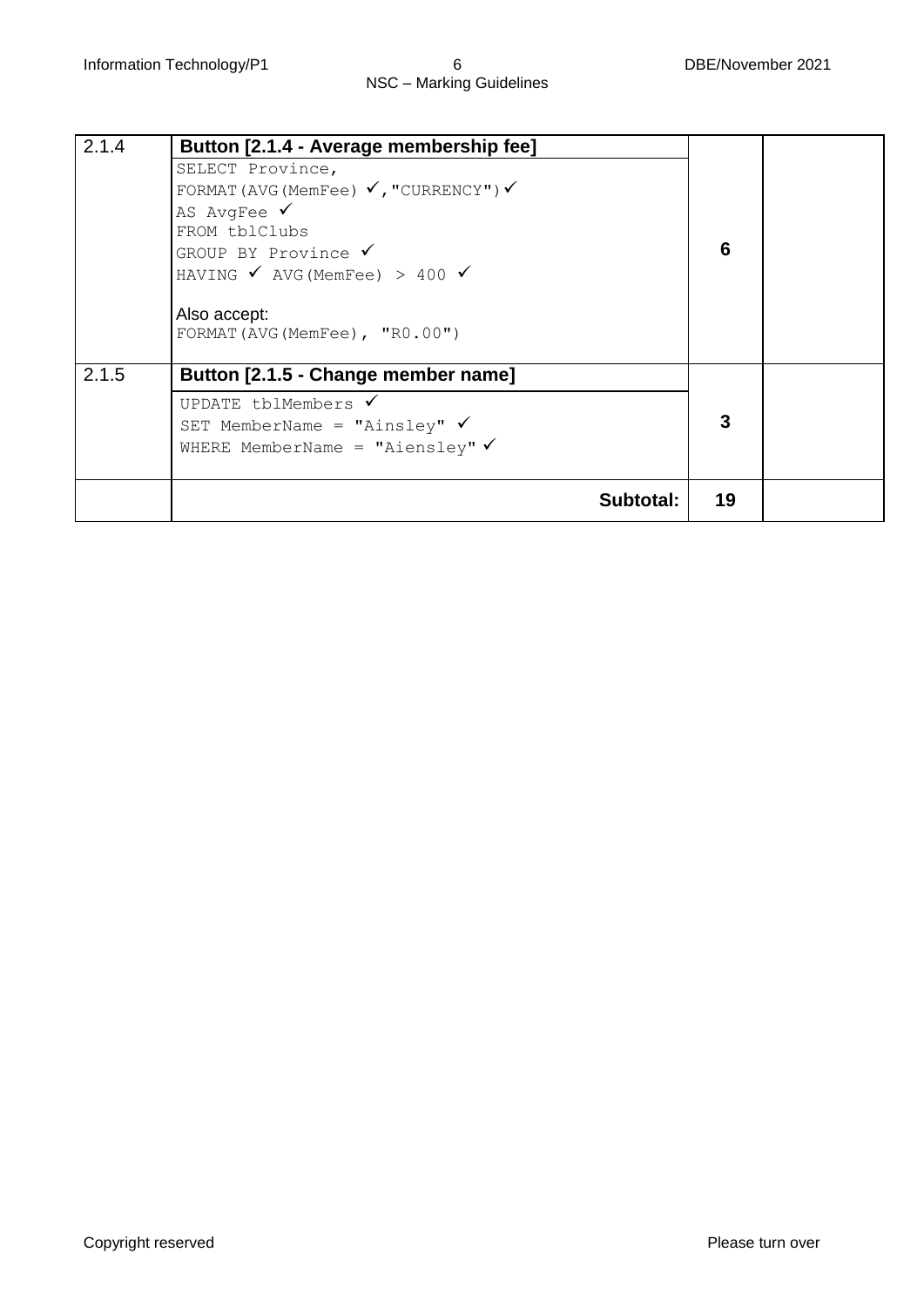### **QUESTION 2: MARKING GRID (CONT.)**

| 2.2   | <b>Database Manipulation</b>                                                                                                                                                                                                                                                                                                                                                                                                                                                                                                                                                                                                                                                                                                                                                                                                                                            |    |  |
|-------|-------------------------------------------------------------------------------------------------------------------------------------------------------------------------------------------------------------------------------------------------------------------------------------------------------------------------------------------------------------------------------------------------------------------------------------------------------------------------------------------------------------------------------------------------------------------------------------------------------------------------------------------------------------------------------------------------------------------------------------------------------------------------------------------------------------------------------------------------------------------------|----|--|
| 2.2.1 | Button [2.2.1 – Outstanding fees]                                                                                                                                                                                                                                                                                                                                                                                                                                                                                                                                                                                                                                                                                                                                                                                                                                       |    |  |
|       | Go to the first record in the tblClubs $\checkmark$<br>Use a loop to step through the tblClubs $\checkmark$<br>Display the club name and annual membership fee for<br>each club $\checkmark$<br>Go to the first record of the tblMembers table $\checkmark$<br>Use a nested loop $\checkmark$ to step through tblMembers $\checkmark$<br>If the ClubID field in tblClubs $\checkmark$ =<br>ClubID field in tblMembers √<br>Calculate the outstanding fee $\checkmark$<br>//(MemFee - AmountPaid)<br>Display the surname, amount paid and the<br>outstanding fee in the richedit $\checkmark$<br>Move to the next record in the tblMembers $\checkmark$<br>End loop (Members table)<br>Move to the next record in the tblClubs $\checkmark$<br>End loop (tblClubs)<br>Note:<br>Also accept the repeatuntil loop instead of the While loop<br>with the correct conditions | 12 |  |
| 2.2.2 | Button [2.2.2 - Update hikes completed]<br>Edit mode $\checkmark$<br>Add 1 √ to HikesCompleted field √<br>Post $\checkmark$                                                                                                                                                                                                                                                                                                                                                                                                                                                                                                                                                                                                                                                                                                                                             | 4  |  |
| 2.2.3 | Button [2.2.3 - Add member]<br>Retrieve the club Id from the radiogroup $\checkmark$<br>Insert mode √<br>Assign values to correct fields <del>V</del><br>Assign retrieved club id to the ClubID field √<br>Post $\checkmark$<br>Accept tblMembers.Append                                                                                                                                                                                                                                                                                                                                                                                                                                                                                                                                                                                                                | 5  |  |
|       | Subtotal:                                                                                                                                                                                                                                                                                                                                                                                                                                                                                                                                                                                                                                                                                                                                                                                                                                                               | 21 |  |
|       | <b>TOTAL SECTION B:</b>                                                                                                                                                                                                                                                                                                                                                                                                                                                                                                                                                                                                                                                                                                                                                                                                                                                 | 40 |  |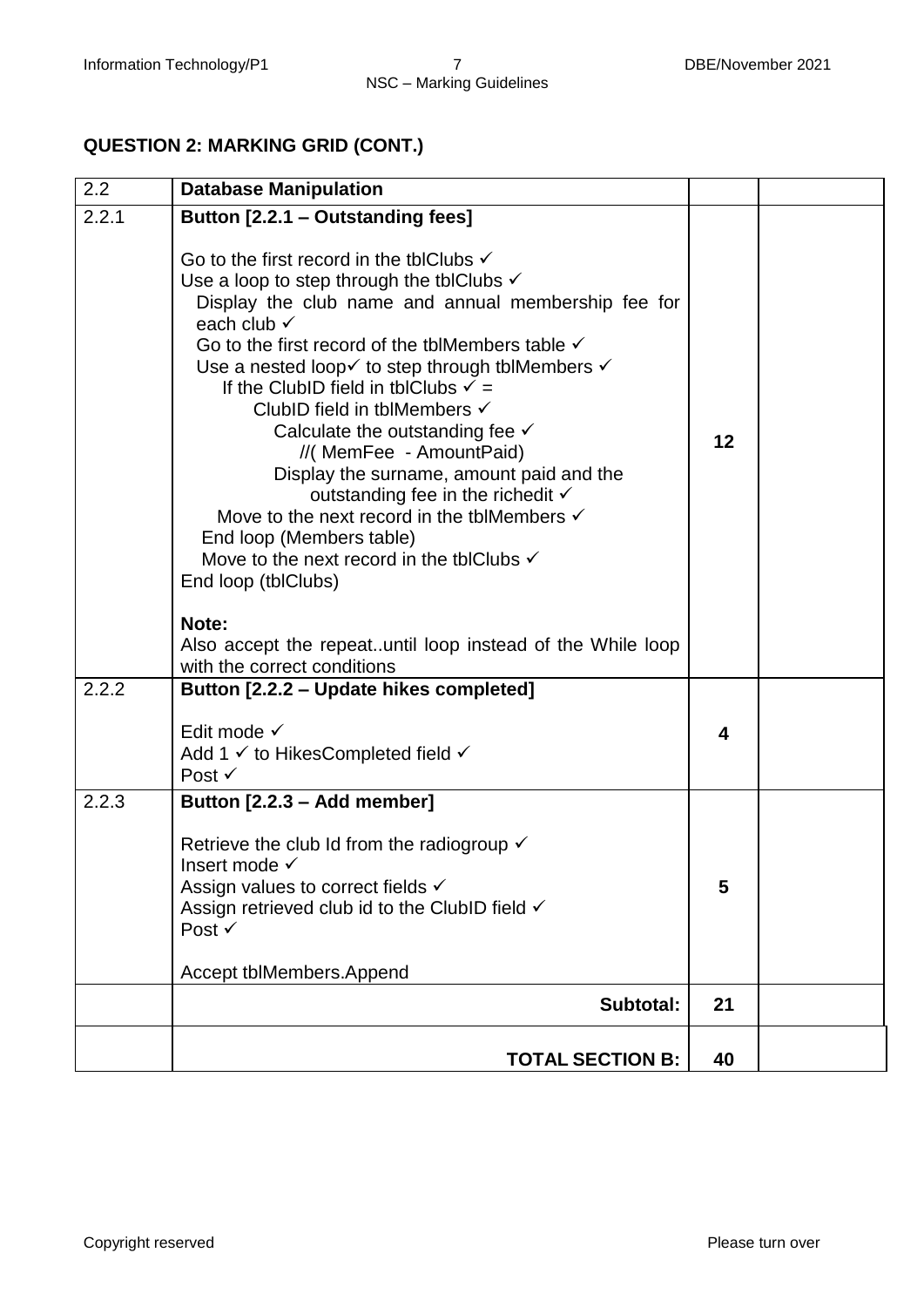#### **ANNEXURE C**

#### **QUESTION 3: MARKING GRID – OBJECT-ORIENTED PROGRAMMING**

| <b>CENTRE NUMBER:</b> |                                                                                                                                                                                                                                                                                                                                                                                                                                                                                                                                      | <b>EXAMINATION NUMBER:</b>                                                                                               |                      |                                  |
|-----------------------|--------------------------------------------------------------------------------------------------------------------------------------------------------------------------------------------------------------------------------------------------------------------------------------------------------------------------------------------------------------------------------------------------------------------------------------------------------------------------------------------------------------------------------------|--------------------------------------------------------------------------------------------------------------------------|----------------------|----------------------------------|
| <b>QUESTION</b>       | <b>DESCRIPTION</b>                                                                                                                                                                                                                                                                                                                                                                                                                                                                                                                   |                                                                                                                          | MAX.<br><b>MARKS</b> | <b>LEARNER'S</b><br><b>MARKS</b> |
| 3.1.1                 | getNumberOfDays function<br>Function heading with integer value as return data type $\checkmark$<br>Result = fNumberOfDays $\checkmark$                                                                                                                                                                                                                                                                                                                                                                                              |                                                                                                                          |                      |                                  |
| 3.1.2                 | calcDistPerDay<br>Function heading with integer as the return type $\checkmark$<br>Result = round√ (fDistance/fNumberOfDays) √                                                                                                                                                                                                                                                                                                                                                                                                       |                                                                                                                          |                      |                                  |
| 3.1.3                 | determineLevel function<br>distance per day = calcDistPerDay $\checkmark$<br>If distance per day $> 15 \checkmark$ AND<br>(terrain type = 'Rocky' $\checkmark$ OR terrain type = 'Sandy') $\checkmark$<br>Result = 'Advanced' $\checkmark$<br>Else $\checkmark$<br>If distance per day is from 10 $\checkmark$ to 15 $\checkmark$ //inclusive<br>Result = 'Moderate' $\checkmark$<br>Else<br>Result = 'Easy' $\checkmark$<br><b>Also Accept:</b><br>If distance per day $> 15$ //1 mark<br>AND NOT(terrain type = 'Flat') // 2 marks |                                                                                                                          | 10                   |                                  |
| 3.1.4<br>3.1.5        | calcTotalCost function<br>Function heading with real value as return data type $\checkmark$<br>and integer parameter<br>Result = $\checkmark$ fCost * parameter $\checkmark$<br>type in the heading $\checkmark$<br>provided it is used correctly<br>toString method                                                                                                                                                                                                                                                                 | The answer in the Result is the same data type as the data<br>Also accept currency, string or integer as the return type | 4                    |                                  |
|                       | Function heading with String return data type $\checkmark$<br>Return trailName, terrainType, distance, number of days,<br>$cost \checkmark$<br>Converted to correct format √<br>Correct text and line breaks √                                                                                                                                                                                                                                                                                                                       |                                                                                                                          |                      |                                  |
|                       |                                                                                                                                                                                                                                                                                                                                                                                                                                                                                                                                      | <b>Subtotal: Object class</b>                                                                                            | 23                   |                                  |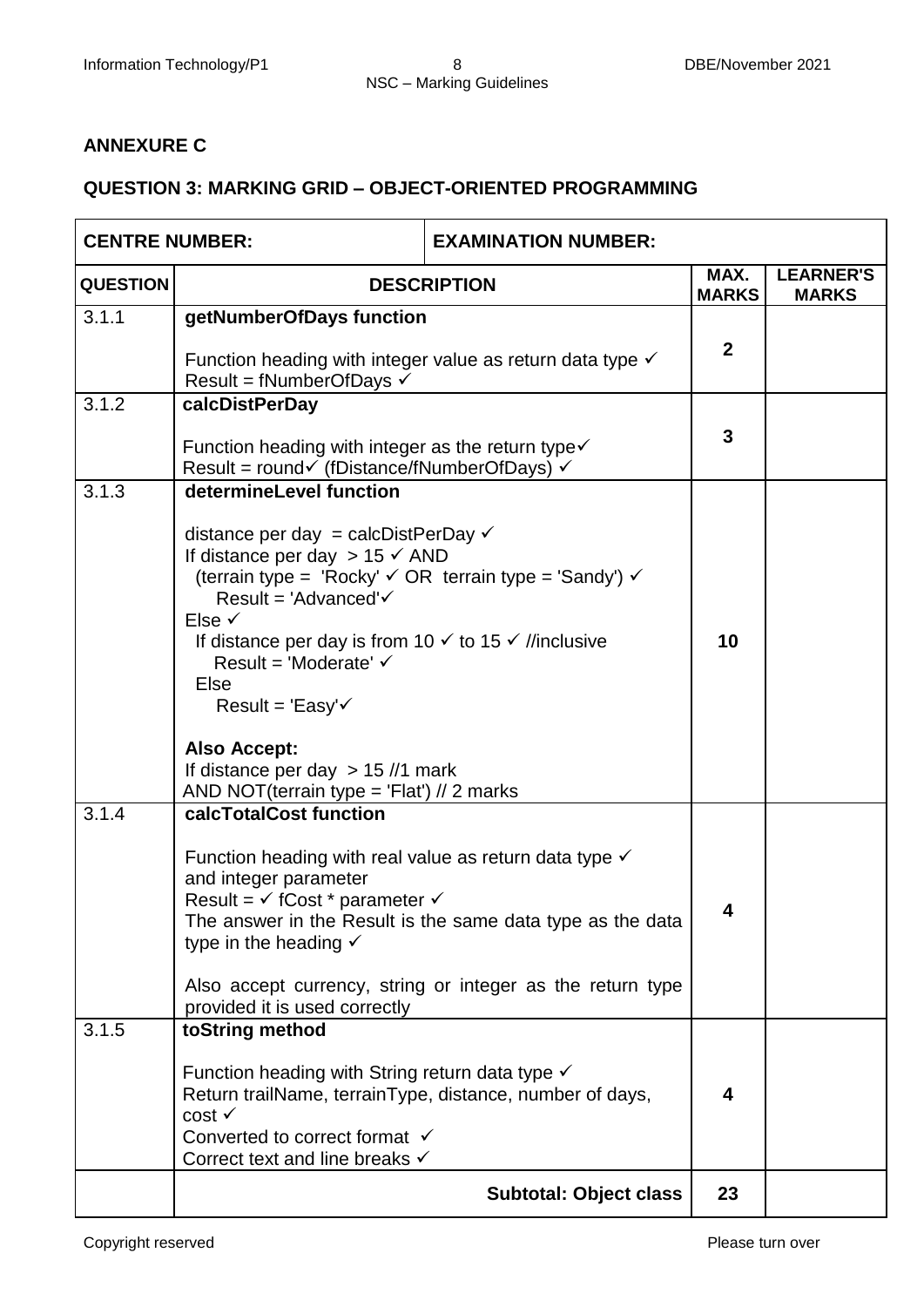#### **QUESTION 3: MARKING GRID (CONT.)**

| <b>QUESTION</b> | <b>DESCRIPTION</b>                                                                                                                                                                                                                                                                                                                                                                                                                 | MAX.<br><b>MARKS</b> | <b>LEARNER'</b><br><b>S MARKS</b> |
|-----------------|------------------------------------------------------------------------------------------------------------------------------------------------------------------------------------------------------------------------------------------------------------------------------------------------------------------------------------------------------------------------------------------------------------------------------------|----------------------|-----------------------------------|
| 3.2.1           | <b>Combobox - cmbHikingTrails</b>                                                                                                                                                                                                                                                                                                                                                                                                  |                      |                                   |
|                 | Assignfile with extracted file name $+$ '.txt' $\checkmark$<br>Reset file $\checkmark$<br>Read 4 lines from file $\checkmark$<br>Instantiate the objHikingTrail object:<br>objHikingTrail√:= THikingTrail.Create √<br>Use five arguments $\checkmark$<br>(sTrailName, sTerrainType, iNumDays, iDistance, rCost)<br>with correct data types and in correct order $\checkmark$<br>Display message using a showMessage dialogue box √ | 8                    |                                   |
| 3.2.2           | Button [3.2.2 - Display hiking trail details]                                                                                                                                                                                                                                                                                                                                                                                      |                      |                                   |
|                 | Use the objHikingTrail.toString method √<br>to display hiking trail information in rich edit component √                                                                                                                                                                                                                                                                                                                           | $\mathbf{2}$         |                                   |
| 3.2.3           | Button [3.2.3 - Display cost]                                                                                                                                                                                                                                                                                                                                                                                                      |                      |                                   |
|                 | Input number of members in group using an input box√<br>Cost = $\checkmark$ objHikingTrail.calcTotalCost $\checkmark$ (group size $\checkmark$ )<br>Accept calculateCost as the function name                                                                                                                                                                                                                                      | 4                    |                                   |
| 3.2.4           | Button [3.2.4 - Calculate distance per day]                                                                                                                                                                                                                                                                                                                                                                                        |                      |                                   |
|                 | Display number of km using<br>IntToStr(objHikingTrail.calcDistPerDay) $\checkmark$                                                                                                                                                                                                                                                                                                                                                 |                      |                                   |
|                 | Display difficulty level using<br>objHikingTrail.determineLevel √                                                                                                                                                                                                                                                                                                                                                                  | 3                    |                                   |
|                 | Display number of days using<br>IntToStr(objHikingTrail.getNumberOfDays) V                                                                                                                                                                                                                                                                                                                                                         |                      |                                   |
|                 | Accept the difficulty level displayed in small or capital letters                                                                                                                                                                                                                                                                                                                                                                  |                      |                                   |
|                 | <b>Subtotal Form class:</b>                                                                                                                                                                                                                                                                                                                                                                                                        | 17                   |                                   |
|                 | <b>TOTAL SECTION C:</b>                                                                                                                                                                                                                                                                                                                                                                                                            | 40                   |                                   |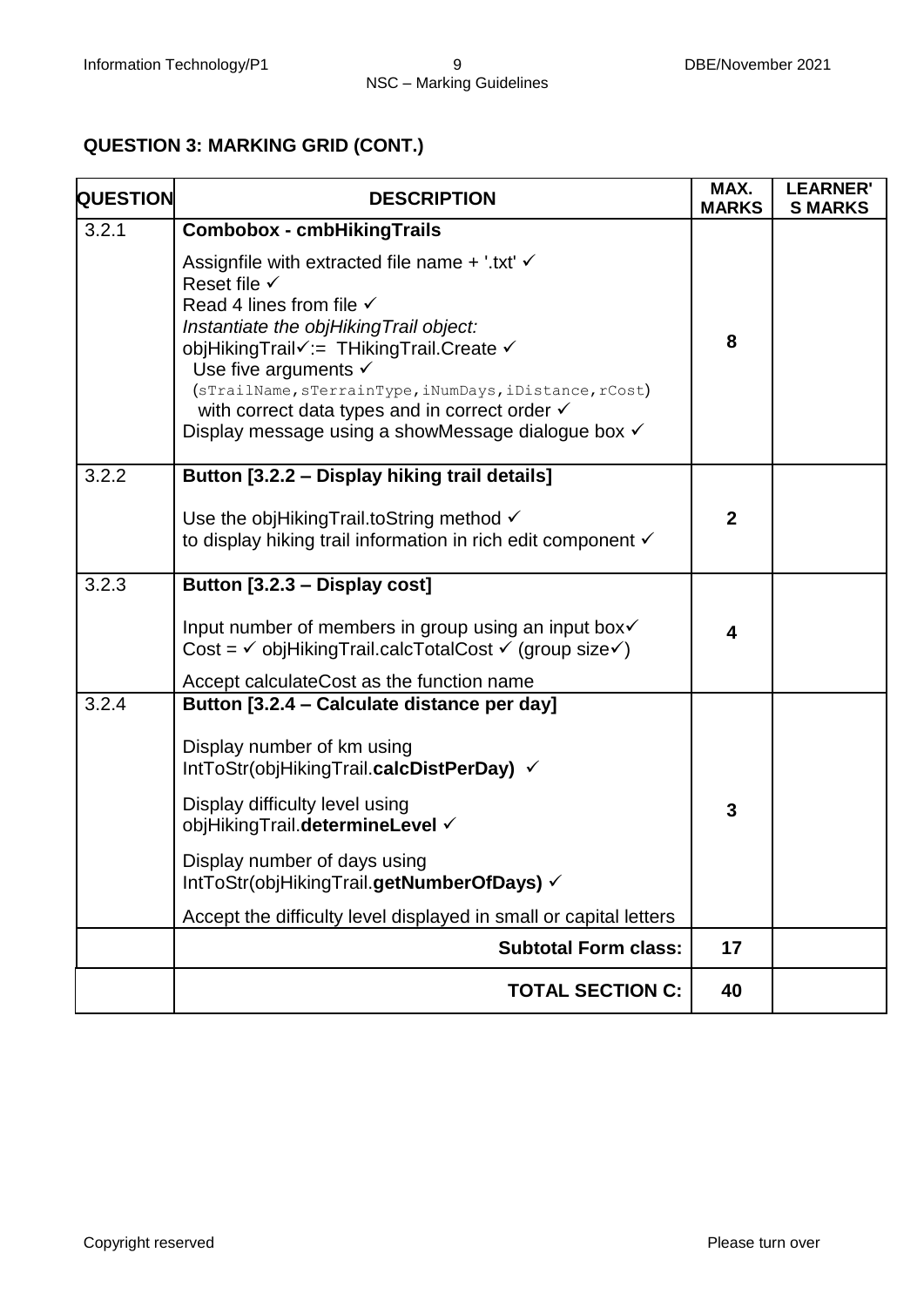#### **ANNEXURE D**

#### **QUESTION 4: MARKING GRID – PROBLEM-SOLVING PROGRAMMING**

| <b>CENTRE NUMBER:</b> |                                                                                                                                                                                                                                                                                                                                                                                                                                                                                                               | <b>EXAMINATION NUMBER:</b>                            |   |                                  |
|-----------------------|---------------------------------------------------------------------------------------------------------------------------------------------------------------------------------------------------------------------------------------------------------------------------------------------------------------------------------------------------------------------------------------------------------------------------------------------------------------------------------------------------------------|-------------------------------------------------------|---|----------------------------------|
| <b>SECTION</b>        | <b>DESCRIPTION</b>                                                                                                                                                                                                                                                                                                                                                                                                                                                                                            |                                                       |   | <b>LEARNER'S</b><br><b>MARKS</b> |
| 4.1                   | Button - [4.1 - Display distance chart]<br>Loop from 1 to 5 $\checkmark$<br>Add name to output String √<br>Nested Loop from 1 to 5 $\checkmark$<br>Add distance to output String √<br>Display output String $\checkmark$ in rich edit<br>Note:<br>Two sets of brackets may be used instead of index values<br>separated by a comma e.g. arrDistances[iR][iC]                                                                                                                                                  |                                                       | 5 |                                  |
| 4.2                   | Button - [4.2 - Validation]<br>Loop from 1 to 5 $\checkmark$<br>Loop from 1 to 5 $\checkmark$<br>Test if distance at [iRow, iCol] <> distance at [iCol, iRow] √<br>Test if distance at [iRow, iCol] < distance at [iCol, iRow] √<br>Build String with row and col index $\checkmark$<br>and distance $\checkmark$<br>Display output String √<br>Accept the length of the array instead of 5 used in loops<br>Alternative test:<br>// Test if distance at [iRow, iCol] < distance at [iCol, iRow]<br>(2 marks) | Distance at [iRow, iCol] = distance at [iCol, iRow] √ | 8 |                                  |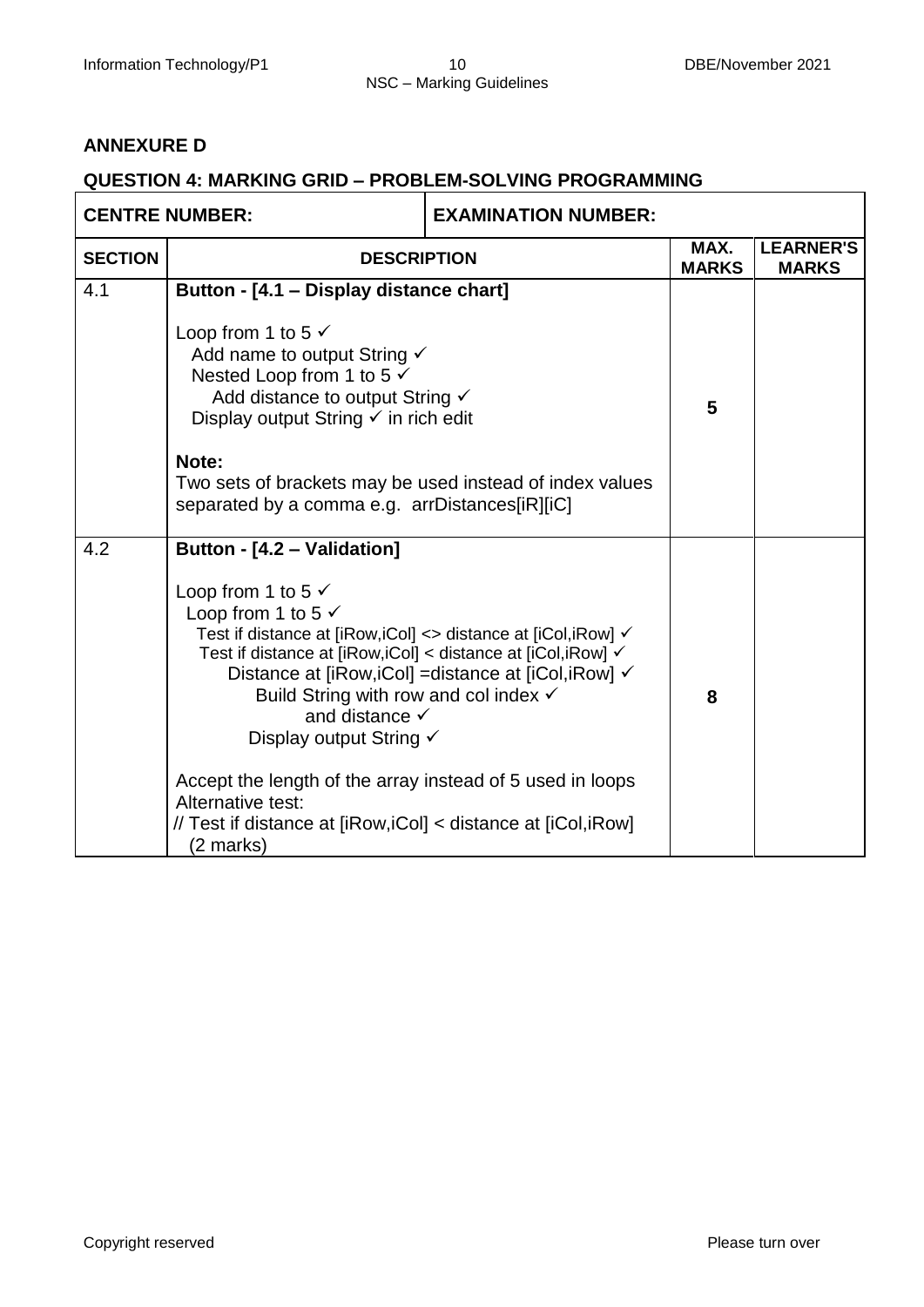| 4.3 | Button - [4.3 - Route planner]                                                                                                                                                                                                                                                                                                                                                                                                                                                                                                                                                                                                                                                                                                                                                                                                                                                                                                                    |           |  |
|-----|---------------------------------------------------------------------------------------------------------------------------------------------------------------------------------------------------------------------------------------------------------------------------------------------------------------------------------------------------------------------------------------------------------------------------------------------------------------------------------------------------------------------------------------------------------------------------------------------------------------------------------------------------------------------------------------------------------------------------------------------------------------------------------------------------------------------------------------------------------------------------------------------------------------------------------------------------|-----------|--|
|     | Extract route from combo box and<br>initialise total distance $\checkmark$<br>Loop 4 times $\checkmark$ (extract all possible combinations)<br>Extract the first check point $\checkmark$ (row index)<br>Extract the second check point $\checkmark$ (column index)<br>Delete first 2 characters $\checkmark$ (logic to start at next index)<br>Read distance from $2D \checkmark$ using row and column<br>Update total distance $\checkmark$ (add distance from 2D)<br>Calculate time (time X distance) $\checkmark$<br>Test if hike between points at 2 and 4 OR 4 and 2 $\checkmark$<br>multiply time with 2 $\checkmark$<br>Update time per day $\checkmark$<br>Display names of the two checkpoints $\checkmark$<br>Display distance and time $\checkmark$ (in any format)<br>Test if time per day > 480 $\checkmark$<br>Display name of checkpoint to book √<br>Reset time per day to $0 \checkmark$<br>Display total distance $\checkmark$ | 17        |  |
|     | <b>TOTAL SECTION D:</b><br><b>GRAND TOTAL:</b>                                                                                                                                                                                                                                                                                                                                                                                                                                                                                                                                                                                                                                                                                                                                                                                                                                                                                                    | 30<br>150 |  |

#### **SUMMARY OF LEARNER'S MARKS:**

| <b>CENTER NUMBER:</b>            |                   |  |                   | <b>LEARNER'S EXAMINATION NUMBER:</b> |                   |                    |
|----------------------------------|-------------------|--|-------------------|--------------------------------------|-------------------|--------------------|
|                                  | <b>SECTION A</b>  |  | <b>SECTION B</b>  | <b>SECTION C</b>                     | <b>SECTION D</b>  |                    |
|                                  | <b>QUESTION 1</b> |  | <b>QUESTION 2</b> | <b>QUESTION 3</b>                    | <b>QUESTION 4</b> | <b>GRAND TOTAL</b> |
| MAX.<br><b>MARKS</b>             | 40                |  | 40                | 40                                   | 30                | 150                |
| <b>LEARNER'S</b><br><b>MARKS</b> |                   |  |                   |                                      |                   |                    |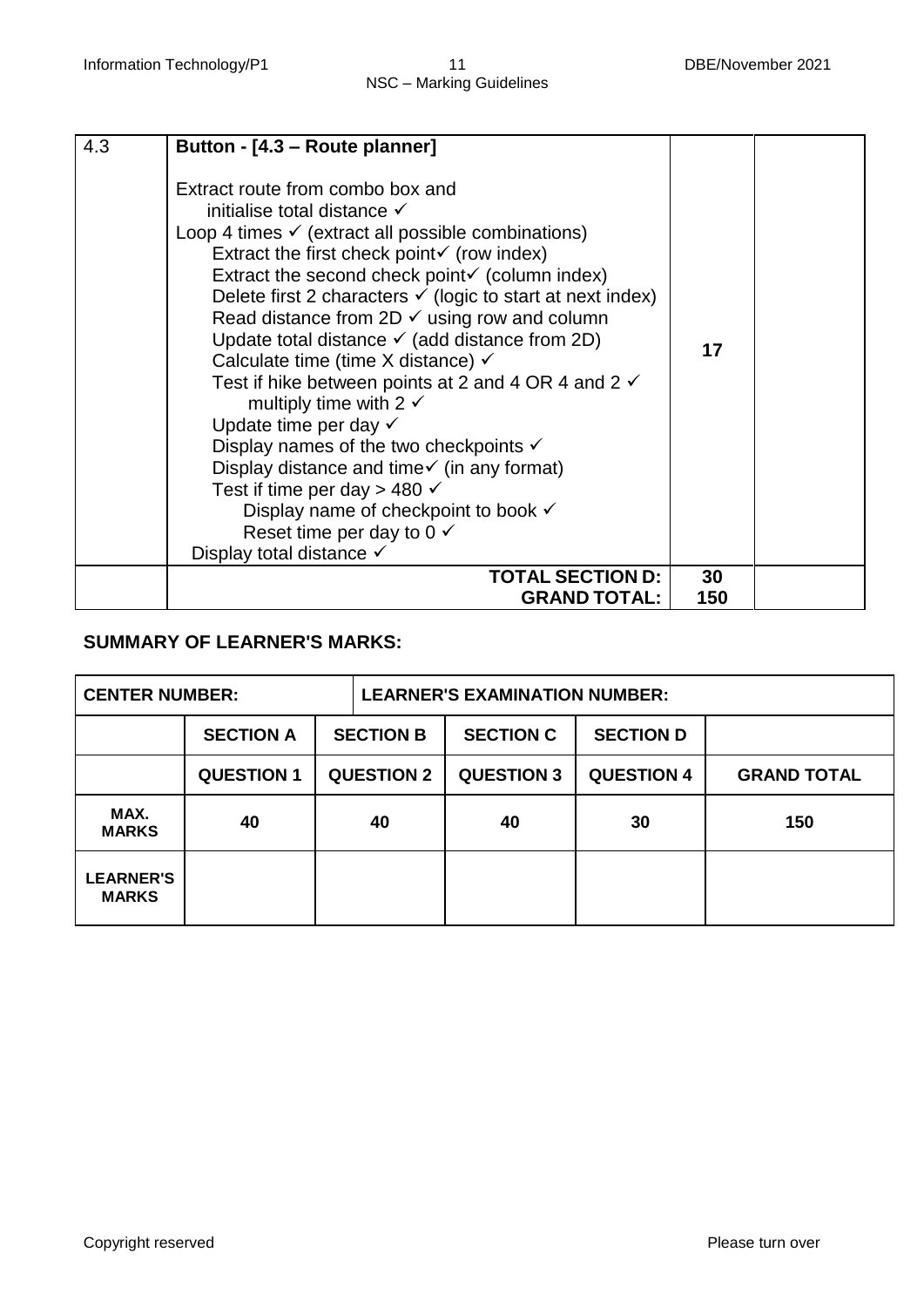#### **ANNEXURE E: SOLUTION FOR QUESTION 1**

```
// =====================================================================
// Question 1.1 4 marks 
// =====================================================================
procedure TfrmQuestion1.FormCreate(Sender: TObject); 
begin
   lblQ1_1.Caption := 'Coding is '; 
  lblQ1 1.Font.Color := clGreen;
  lblQ1 1.Font.Size := 16; lblQ1_1.Font.Name := 'Arial';
end;
// =====================================================================
// Question 1.2 8 marks 
// =====================================================================
procedure TfrmQuestion1.btnQ1_2Click(Sender: TObject); 
var
   iNumStops, iNumRolls, iTotalSweets: integer; 
const
  SWEETS PER ROLL = 8;begin
  iNumStops := spnQ1_2.Value; 
  iTotalSweets := iNumStops * 4;
   iNumRolls := Ceil(iTotalSweets / SWEETS_PER_ROLL); 
   lblQ1_2.Caption := IntToStr(iNumRolls); 
end;
// =====================================================================
// Question 1.3 7 marks 
// =====================================================================
procedure TfrmQuestion1.btnQ1 3Click(Sender: TObject);
var
  rVolume, rRadius, rTetraVolume: real;
begin
  rRadius := 3;
  rTetraVolume := 133;
 rVolume := rTetraVolume + 4/3 * PI * power(rRadius, 3)/2;
   ShowMessage('Volume: ' + FloatToStrF(rVolume,ffFixed,10,1);
```
end;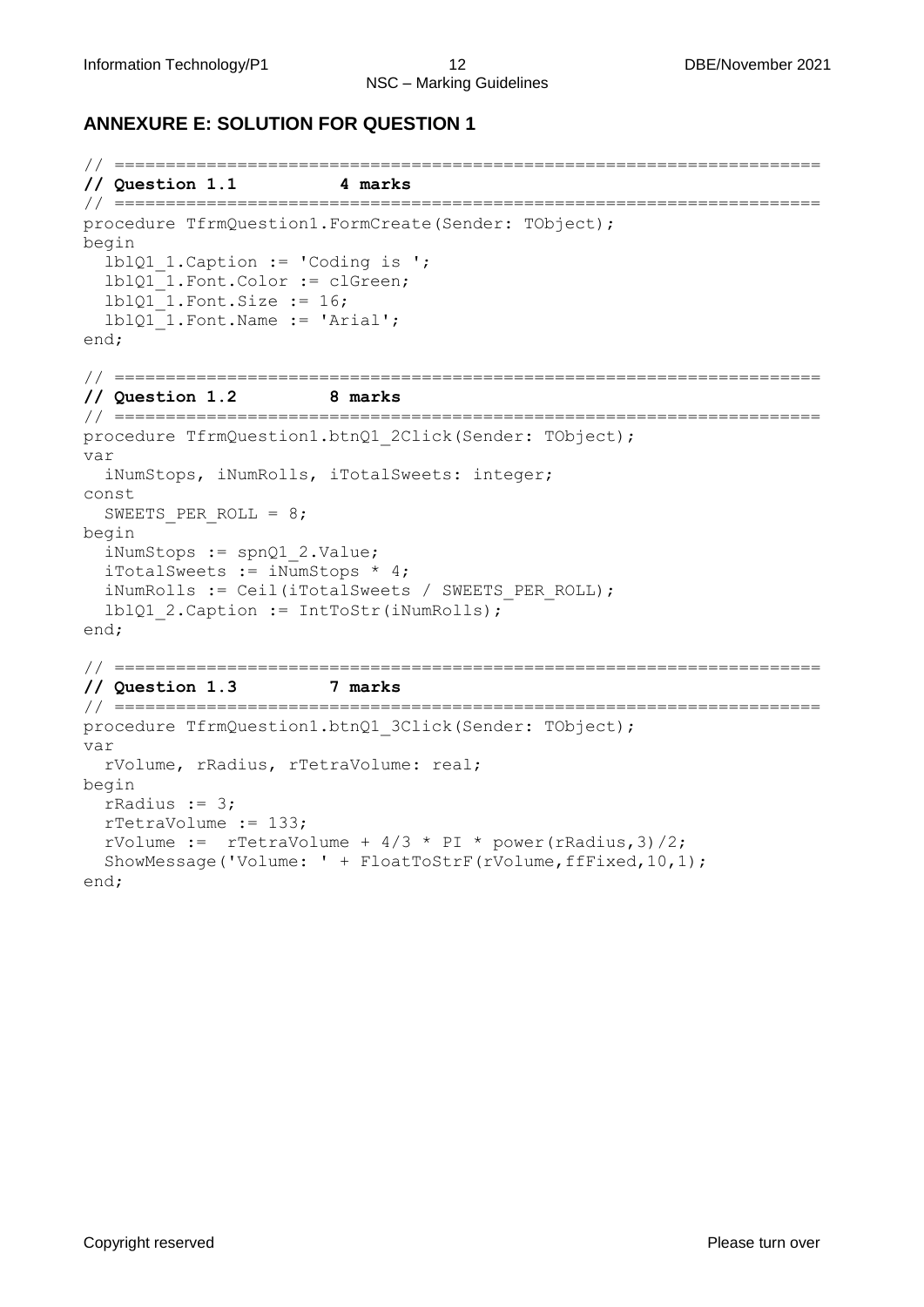```
// =====================================================================
// Question 1.4 11 marks 
// =====================================================================
procedure TfrmQuestion1.btnQ1 4Click(Sender: TObject);
var
   sSymbol, sLine: String;
   iRows, iCol, iRepeat: integer;
begin
   redQ1_4.Clear; 
   sSymbol := cmbQ1_4.Text; 
  iRepeat := cmbQ1 4.ItemIndex + 1;
   for iRows := 1 to iRepeat do 
   begin
    sLine := ';
     for iCol := 1 to iRepeat do 
       sLine := sLine + sSymbol + ' '; 
     redQ1_4.Lines.Add(sLine); 
   end;
//Alternative solution
 for iRows := 1 to iRepeat do
    sLine := sLine + sSymbol + ' ';
 for iRows := 1 to iRepeat do
    redQ1_4.Lines.Add(sLine);
end;
// =====================================================================
// Question 1.5 10 marks 
// =====================================================================
procedure TfrmQuestion1.btnQ1 5Click(Sender: TObject);
var
   cCharCurr: char;
   cCharPrev:cChar;
  sOut: String;
begin
//Provided code
   redQ1_5.Clear;
   sOut := ''; //variable for output String
  cCharCurr := Char(random(90 - 65 + 1) + 65);
   repeat
     sOut := sOut + cCharCurr; 
     cCharPrev := cCharCurr; 
    cCharCurr := Char(random(90 - 65 + 1) + 65);
  until (cCharCurr = cCharPrev);
   sOut := sOut + cCharCurr;
   redQ1_5.Lines.Add(sOut); 
end;
```
end.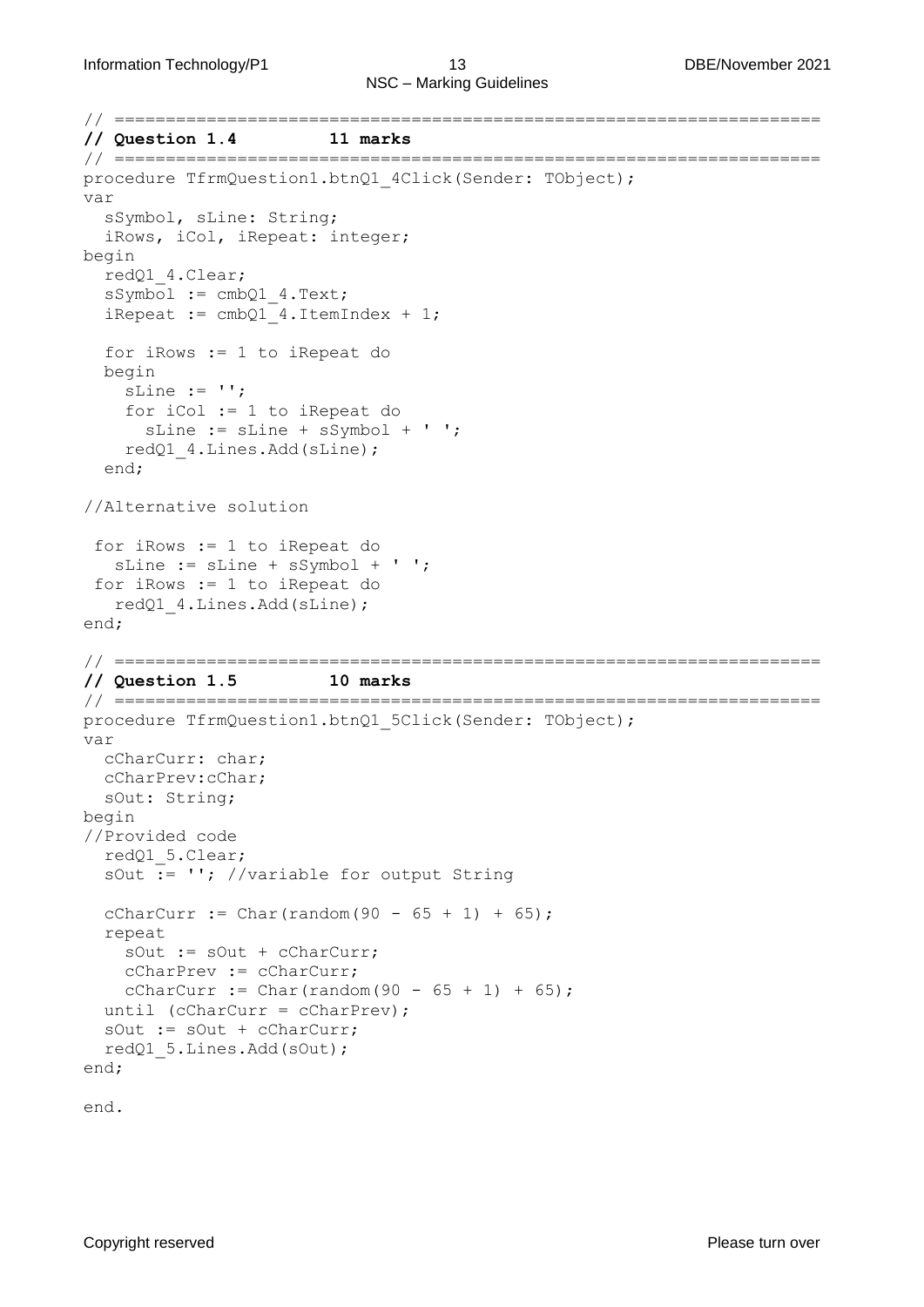#### **ANNEXURE F: SOLUTION FOR QUESTION 2**

```
//======================================================================
// Question 2.1 – Section: SQL statements
//======================================================================
//======================================================================
// Question 2.1.1 3 marks 
//======================================================================
    sSQL1 := 'SELECT ClubName, ClubTown 
             FROM tblClubs
             WHERE Province = "GP" 
            AND SA Affiliated = true ';
           // or without = true
//======================================================================
// Question 2.1.2 3 marks 
//======================================================================
     sSQL2 := 'SELECT MemberName, MemberSurname, BirthDate 
             FROM tblMembers 
            YEAR (BirthDate) = 2002';
          // Alternative for year: BETWEEN #01/01/2002# AND #31/12/2002#
//======================================================================
// Question 2.1.3 4 marks 
//======================================================================
    sSQL3 := 'SELECT MemberSurname, MemberName FROM tblClubs,tblMembers 
              WHERE tblClubs.ClubId = tblMembers.ClubID
             AND tblClubs.ClubName = "' + sClubName +'"'; 
//======================================================================
// Question 2.1.4 6 marks 
//======================================================================
    sSQL4 := 'SELECT Province, FORMAT(AVG(MemFee), "Currency") AS 
              AvgFee FROM tblClubs 
              GROUP BY Province HAVING AVG(MemFee) > 400';
// =====================================================================
// Question 2.1.5 3 marks 
//======================================================================
    sSQL5 := 'UPDATE tblMembers 
              SET MemberName = "Ainsley" 
              WHERE MemberName = "Aiensley"';
//======================================================================
// Question 2.2 – Section Delphi code 
//======================================================================
//======================================================================
// Question 2.2.1 12 marks 
// =====================================================================
procedure TfrmDBQuestion2.btnQ2 2_1Click(Sender: TObject);
var 
   rDifference : real;
begin
// Question 2.2.1
   tblClubs.First;
```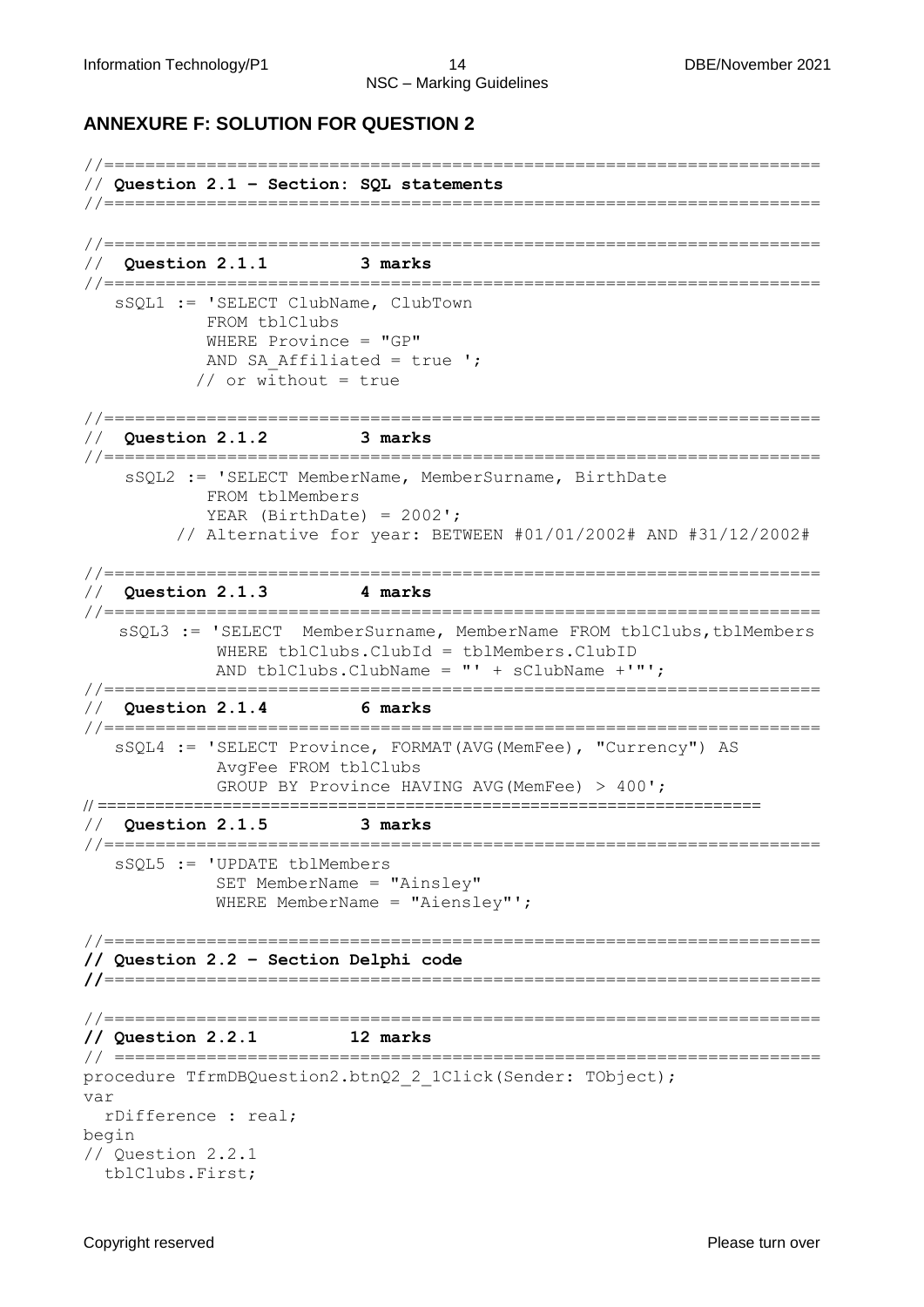```
 while NOT(tblClubs.EOF) do
     begin
      redQ2_2_1.Lines.Add(tblClubs['ClubName']+','+ 'annual fee='+
                           FloatToStrF(tblClubs['MemFee'],ffCurrency,3,2)+
                           '==============================');
      redQ2_2_1.Lines.Add(#13+'Surname'+#9+'Paid'+#9+'Outstanding');
      tblMembers.First;
      while NOT(tblMembers.EOF) do
         begin
           if tblClubs['ClubID'] = tblMembers['ClubID'] then
             begin
               rDifference := tblClubs['MemFee']-tblMembers['AmountPaid'];
               redQ2_2_1.Lines.Add(tblMembers['MemberSurname'] + #9 +
                                    FloatToStrF(tblMembers['AmountPaid'], 
                                   ffCurrency, 3, 2) + #9 +
                                   FloatToStrF(rDifference,ffCurrency, 3, 2));
             end;
            tblMembers.Next;
         end;
        redQ2_2_1.Lines.Add('');
        tblClubs.Next;
     end;
   // Provided code
   dbCONN.SetupGrids(dbgrdONE, dbgrdMany, dbgrdSQL);
end;
// =====================================================================
// Question 2.2.2 4 marks 
// =====================================================================
procedure TfrmDBQuestion2.btnQ2_2_2Click(Sender: TObject);
begin 
   // Question 2.2.2
   tblMembers.Edit;
   tblMembers['HikesCompleted'] := tblMembers['HikesCompleted'] + 1;
   tblMembers.Post;
end;
// =====================================================================
// Question 2.2.3 5 marks 
// =====================================================================
procedure TfrmDBQuestion2.btnQ2_2_3Click(Sender: TObject);
var
   sSurName, sName, sYear, sMemberCode : String;
   dBirthDate : TDateTime;
   iHikesCompleted, iClubID : integer;
   rAmountPaid : real;
begin
   //Provided code
   sSurname := 'Nkosi';
   sName := 'Mothupi';
   dBirthDate := 18-08-2003;
   sMemberCode := 'Nko2140';
   //Question 2.2.3
```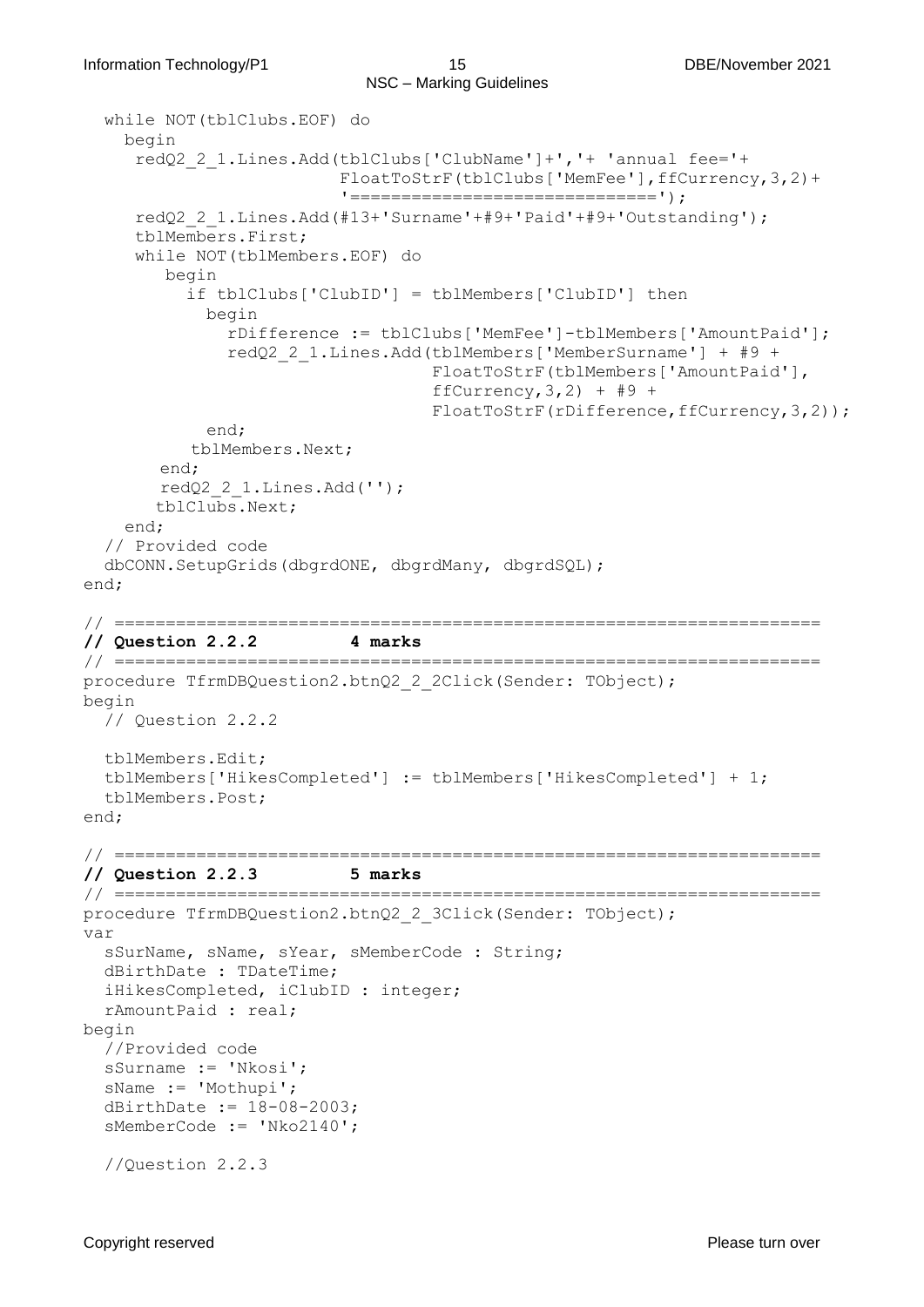```
iClubID := rqpQ2 2 3.ItemIndex + 1;
   tblMembers.Insert;
   tblMembers['MemberCode'] := sMemberCode;
   tblMembers['MemberSurName'] := sSurname;
   tblMembers['MemberName'] := sName;
   tblMembers['BirthDate'] := dBirthDate;
   tblMembers['ClubID'] := rgpQ2_2_3.Items[rgpQ2_2_3.ItemIndex][1];
   tblMembers.Post;
   tblMembers.Refresh;
end;
// =====================================================
// {$ENDREGION}
// =====================================================
// {$REGION 'Provided code: Setup DB connections - DO NOT CHANGE!'}
// =====================================================
procedure TfrmDBQuestion2.bmbRestoreDBClick(Sender: TObject);
begin
   // Restore the Database
  dbCONN.RestoreDatabase;
   redQ2_2_2.Clear;
   dbCONN.SetupGrids(dbgrdONE, dbgrdMany, dbgrdSQL);
end;
// =====================================================
procedure TfrmDBQuestion2.FormClose(Sender: TObject;
   var Action: TCloseAction);
begin // Disconnect from database and close all open connections
   dbCONN.dbDisconnect;
end;
procedure TfrmDBQuestion2.FormCreate(Sender: TObject);
begin
   redQ2_2_2.Paragraph.TabCount := 4;
  redQ2 2 2.Paragraph.Tab[0] := 70;
   redQ2_2_2.Paragraph.Tab[1] := 150;
  redQ222.Paragraph.Tab[2] := 300;
  redQ222.Paragraph.Tab[3] := 400;
end;
// =====================================================
procedure TfrmDBQuestion2.FormShow(Sender: TObject);
begin // Sets up the connection to database and opens the tables.
   dbCONN := TConnection.Create;
  dbCONN.dbConnect;
   tblClubs := dbCONN.tblOne;
   tblMembers := dbCONN.tblMany;
   dbCONN.setupGrids(dbgrdONE, dbgrdMany, dbgrdSQL);
   pgcDBAdmin.ActivePageIndex := 0;
end;
// =====================================================
// {$ENDREGION}
```
end.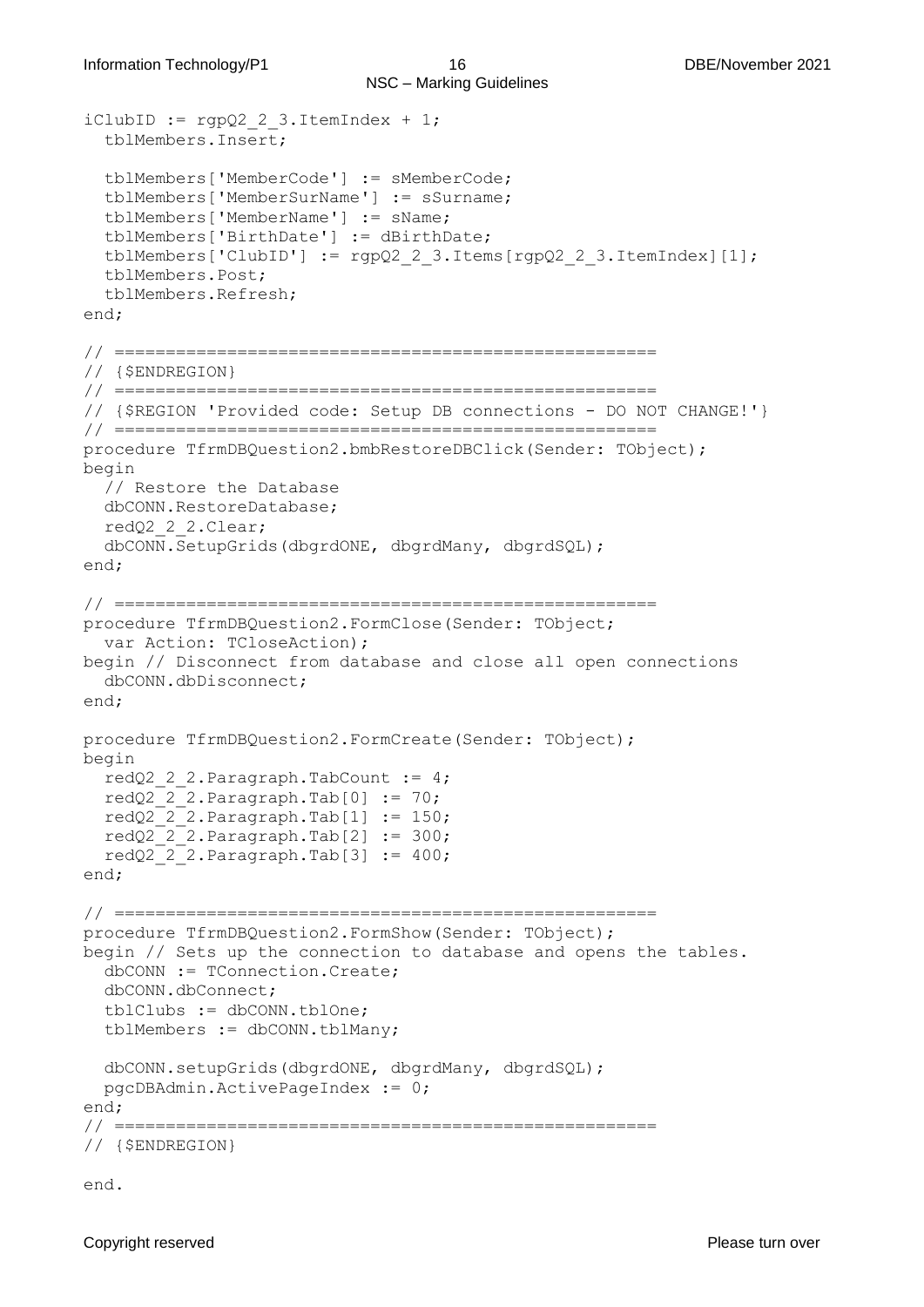#### **ANNEXURE G: SOLUTION FOR QUESTION 3**

#### **Object class**

```
unit HikingTrail U;
interface
uses SysUtils;
type
   THikingTrail = class(TObject)
   private
   var
     // Provided code
    fTrailName, fTerrainType: String;
     fNumberOfDays: integer;
     fDistance: integer;
     fCostPP: real;
   public
     constructor create(sTrailName,sTerrainType: String; iNumDays: integer; 
                        rDistance: integer; rCost: real);
     function getNumberOfDays: integer;
     function calcDistPerDay: integer;
     function determineLevel: String;
    function calcTotalCost(iNum: integer):real;
    function toString: String;
 end;
implementation
{ THikingTrail }
// Provided code
constructor THikingTrail.Create(sTrailName, sTerrainType: String;
           iNumDays: integer; rDistance: integer; rCost: real);
begin
   fTrailName := sTrailName;
   fTerrainType := sTerrainType;
   fNumberOfDays := iNumDays;
   fDistance := rDistance;
   fCostPP := rCost;
end;
// =====================================================================
// Question 3.1.1 2 marks 
// =====================================================================
  function THikingTrail.getNumberOfDays: integer;
  begin
     Result := fNumberOfDays;
  end;
```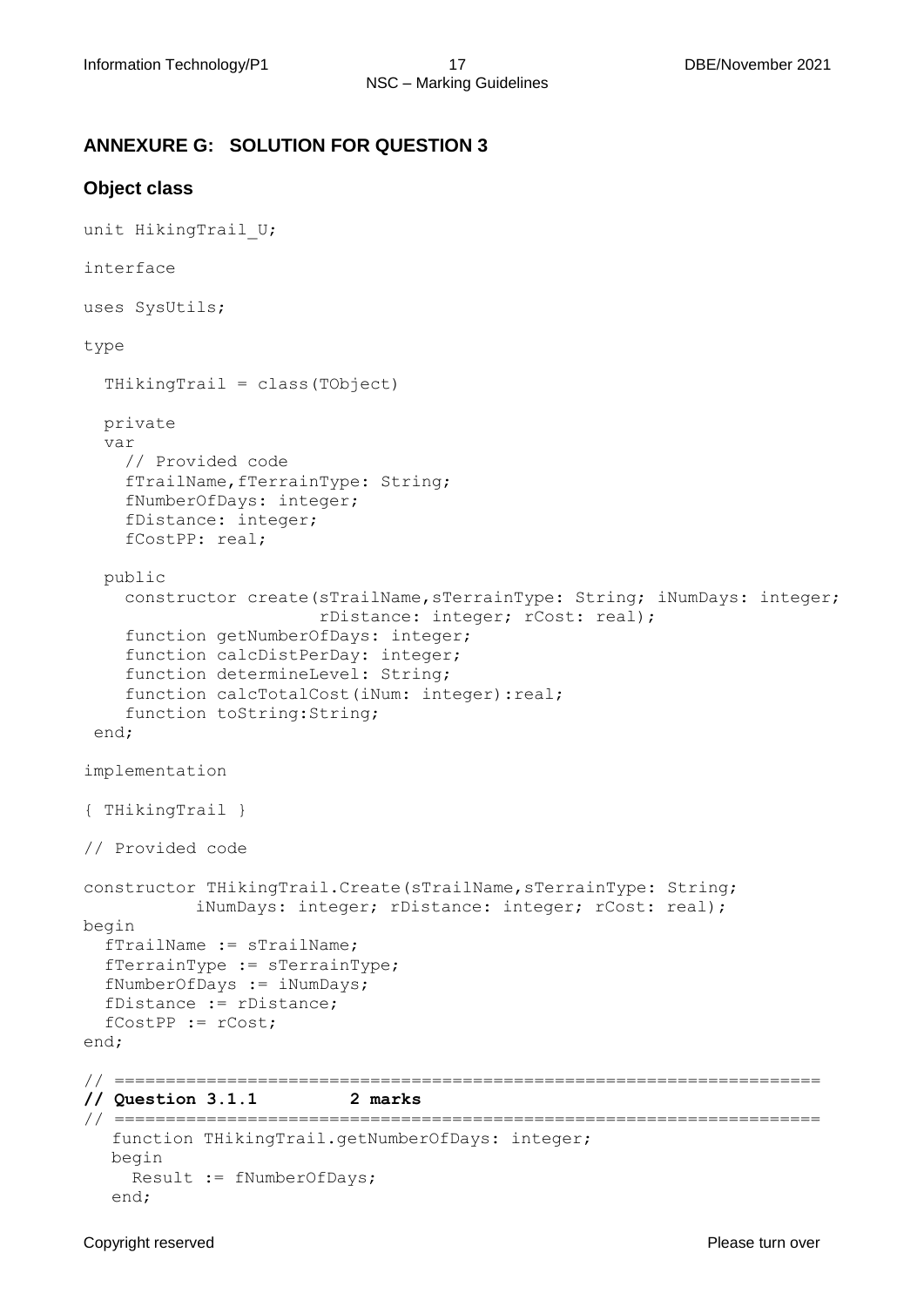// ===================================================================== **// Question 3.1.2 3 marks**  // ===================================================================== function THikingTrail.calcDistPerDay: integer; begin Result :=(Round(fDistance/fNumberOfDays)); end; // ===================================================================== **// Question 3.1.3 10 marks**  ===================================================================== function THikingTrail.determineLevel: String; var distPday : real; begin //distPday := fDistance / fNumberOfDays; distPday := calcDistPerDay; // call function if ( dPday > 15 ) and ((fTerrainType = 'Rocky') or (fTerrainType = 'Sandy')) then Result := 'Advanced' else if (distPday >=10) and (distPday <=15) then Result := 'Moderate' else Result := 'Easy' ; end; // ===================================================================== **// Question 3.1.4 4 marks**  // ===================================================================== function THikingTrail.calcTotalCost(iNum: integer): real; begin Result := fCostPP \* iNum; end; // ===================================================================== **// Question 3.1.5 4 marks**  // ===================================================================== function THikingTrail.toString: String; begin Result := fTrailName + ': ' + fTerrainType + #13 + intToStr(fDistance) + ' km in ' + IntToStr(fNumberOfDays) + ' days' + #13 + 'Cost per person: ' + FloatToStrF(fCostPP, ffCurrency, 8, 2); end; end.

Copyright reserved **Please turn over the Copyright reserved** Please turn over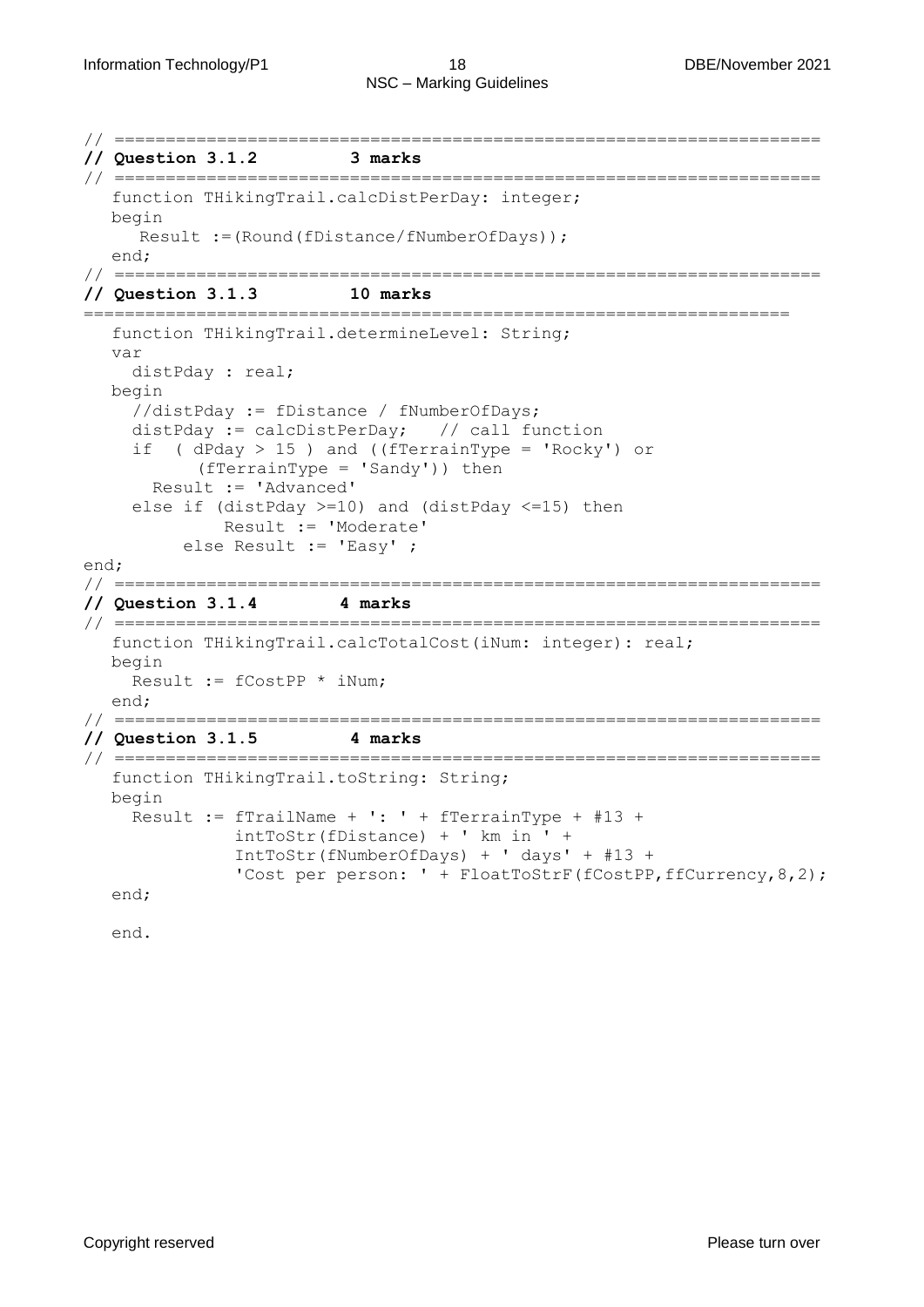#### **Main Form Unit**

```
// =====================================================================
// Question 3.2.1 8 marks 
// =====================================================================
procedure TfrmHiking.cmbQ3 2 1Change(Sender: TObject);
var
   tFile: TextFile;
   sTrail,sType,sDist,sNumber,scost: String;
  rDist,iNumDays: integer;
  rCost: real;
begin
//Provided code - do not change
  srraid := cmbQ3 2 1.Text; imgTrail.Picture.LoadFromFile(sTrail + '.jpg');
//Question 3.2.1
   assignFile(tFile,sTrail+'.txt');
   reset(tFile);
  readln(tFile,sType);
   readln(tFile,sDist);
   readln(tFile,sNumber);
  readln(tFile,sCost);
  objHikingTrail := THikingTrail.create(sTrail,sType,StrToInt(sNumber),
                     StrToInt(sDist),StrToFloat(sCost));
  MessageDlg('Object has been instantiated.',mtInformation,[mbOk],0);
   //Provided code
  btnQ3_2_2.Enabled := True;
  btnQ3_2_3.Enabled := True;
 btnQ3 2 4.Enabled := true;
end;
// =====================================================================
// Question 3.2.2 2 marks 
// =====================================================================
   procedure TForm2.btnQ3 2 2Click(Sender: TObject);
   begin
   //Question 3.2.2
      redQ3_2_2.Lines.Clear;
     redQ3 2 2.Lines.Add(objHikingTrail.toString);
   end;
// =====================================================================
// Question 3.2.3 4 marks 
// =====================================================================
   procedure TForm2.btnQ3 2 3Click(Sender: TObject);
   var
     iNum : integer;
     rCost: real;
   begin
   //Question 3.2.3
      iNum := StrToInt(InputBox('Enter number of people','','7'));
     rCost := objHikingTrail.calcTotalCost(iNum);
     //Provided code
     pnlQ3 2 4.Caption := FloatToStrF(rCost,ffCurrency,10,2);
   end;
```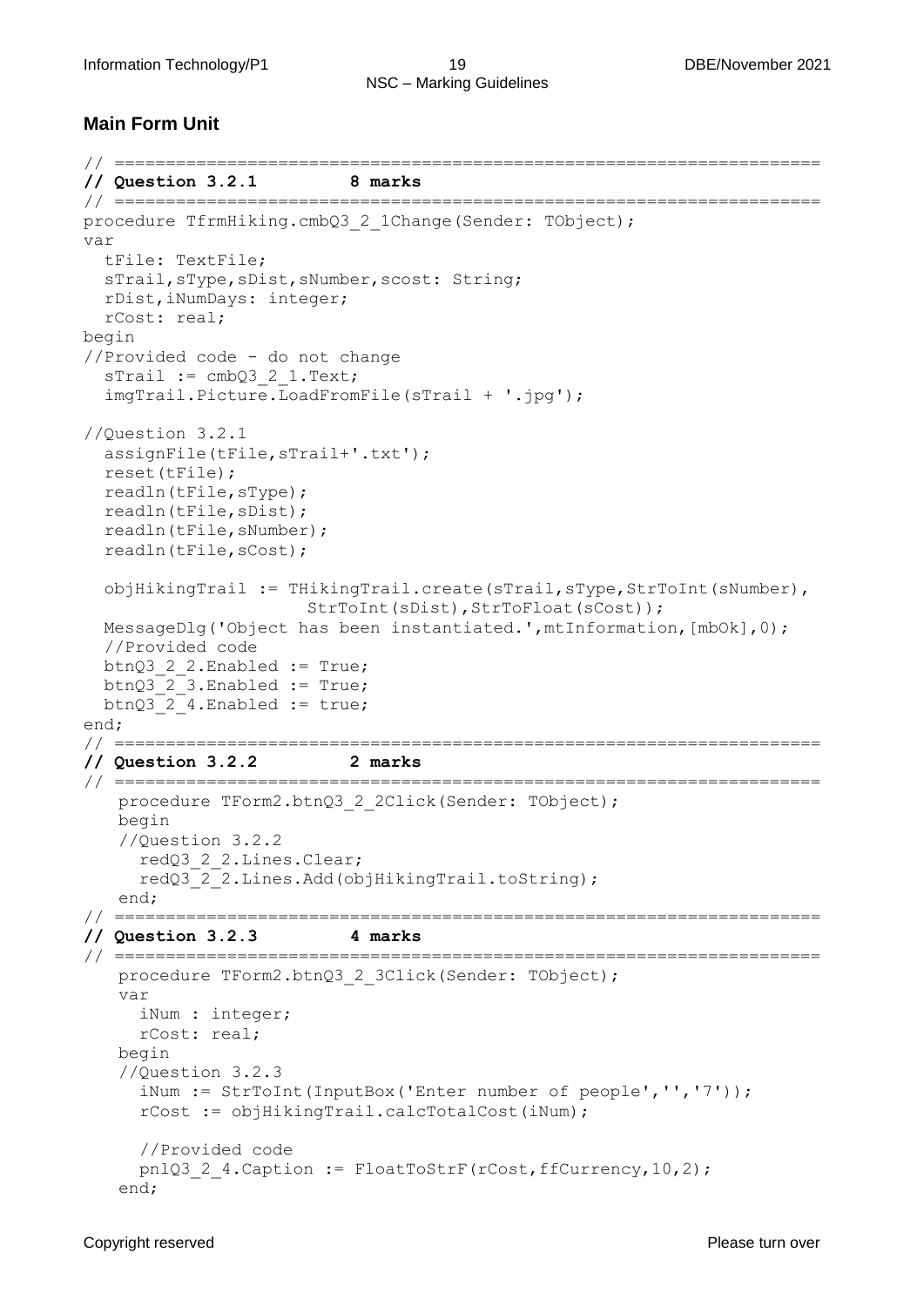```
// =====================================================================
// Question 3.2.4 3 marks 
// =====================================================================
  procedure TForm2.btnQ3 2 4Click(Sender: TObject);
  begin
      //Question 3.2.4
      redQ3 2 4.Lines.Clear;
      redQ3_2_4.Lines.Add('You have to cover at least ' + 
       IntToStr(objHikingTrail.calcDistPerDay) + ' km per day to complete 
       this ' + UpperCase(objHikingTrail.DetermineLevel) + ' hiking trail 
      in ' + IntToStr(objHikingTrail.getNumberOfDays) + ' days.' );
  end;
```
end.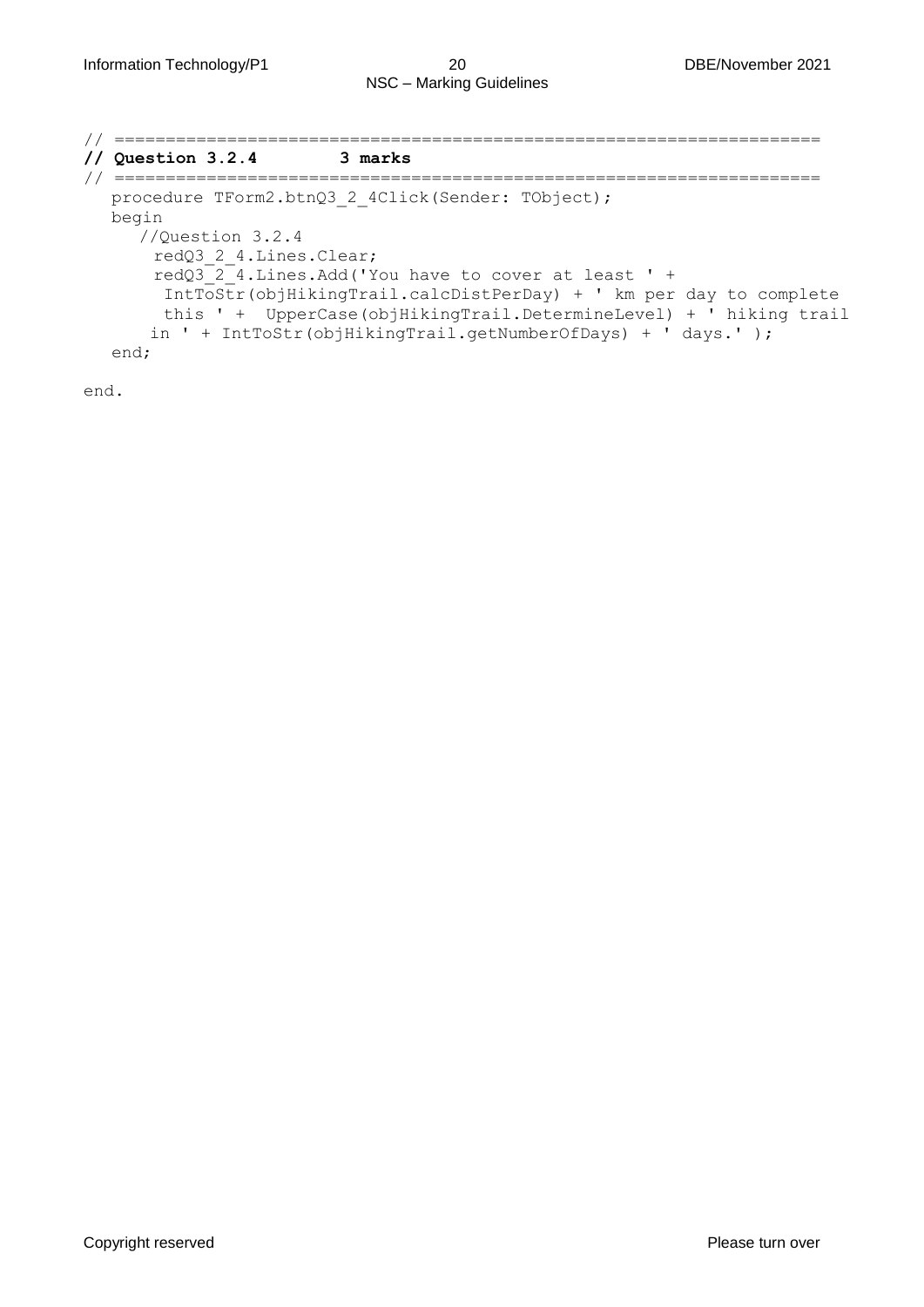#### **ANNEXURE H: SOLUTION FOR QUESTION 4**

```
// =====================================================================
// Question 4.1 5 marks 
// =====================================================================
procedure TfrmQuestion4.btnQ4 1Click(Sender: TObject);
var
   iRow, iCol: integer;
   sOut: String;
begin
   // Provided code
   redQ4.Lines.Add(sHeading);
   redQ4.Lines.Add(' ');
   // Question 4.1
   for iRow := 1 to 5 do 
   begin
    sOut := #13 + arrNames[iRow] + #9;
     for iCol := 1 to 5 do 
     begin
       sOut := sOut + FloatToStr(arrDistances[iRow, iCol]) + #9; 
     end;
     redQ4.Lines.Add(sOut); 
   end;
end;
// =============================================================
// Question 4.2 8 marks 
// =============================================================
procedure TfrmQuestion4.btnQ4_2Click(Sender: TObject);
var
   iRow, iCol: integer;
   sOut: String;
begin
// Provided code
   redQ4.Clear;
   redQ4.Lines.Add('Replace distance at:');
   // Question 4.2
   // Question 4.2
   for iRow := 1 to 5 do
   begin
     for iCol := 1 to 5 do
     begin
       if arrDistances[iRow, iCol] < arrDistances[iCol, iRow] then
         begin
           arrDistances[iRow, iCol] := arrDistances[iCol, iRow];
           redQ4.Lines.Add('[' + IntToStr(iRow) + ',' + IntToStr(iCol)
             + '] with ' + FloatToStr(arrDistances[iCol, iRow]));
         end;
       end;
     end;
end;
```
//=====================================================================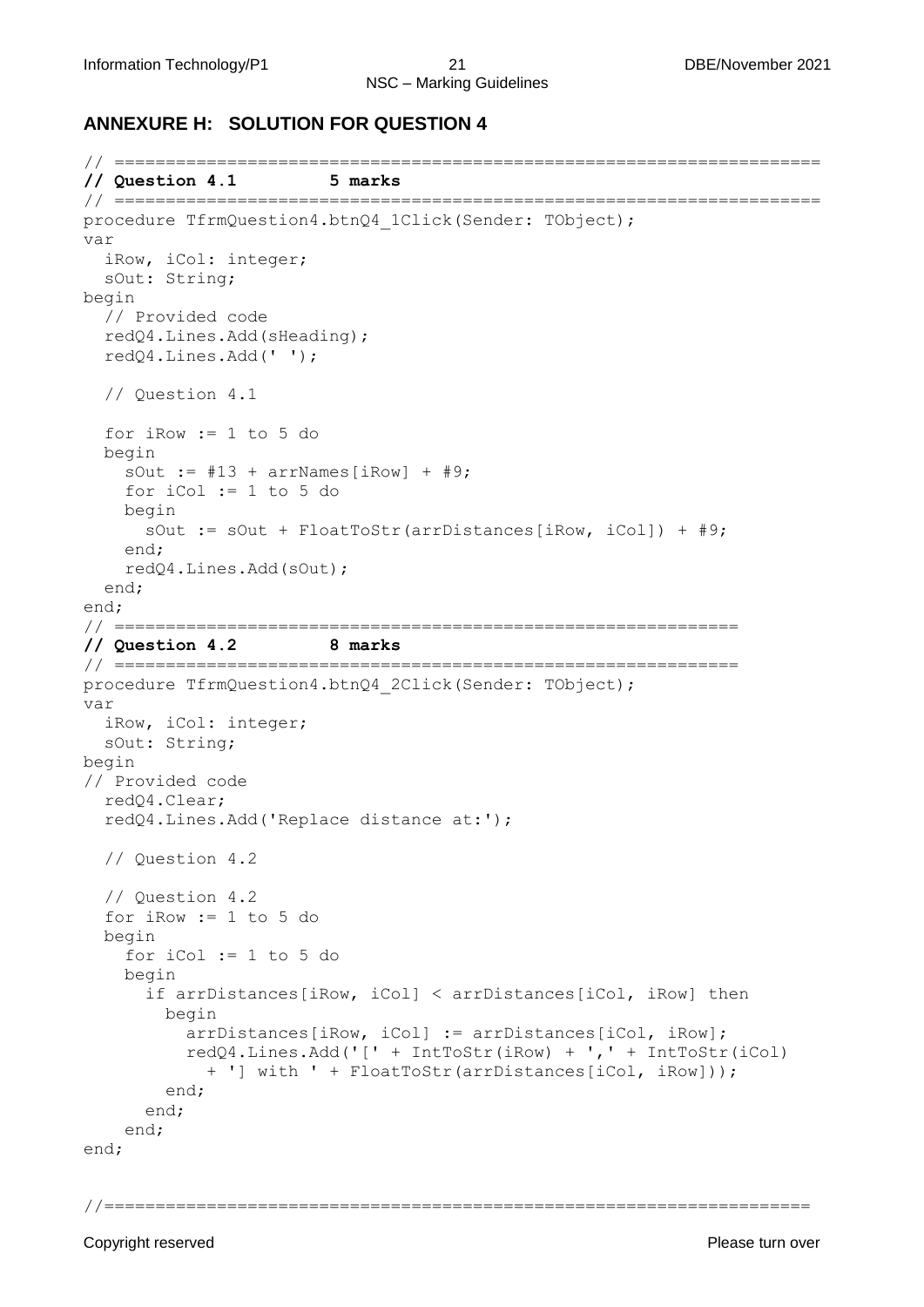```
// Question 4.3 17 marks
```

```
// =====================================================================
procedure TfrmQuestion4.btnQ4 3Click(Sender: TObject);
var
   iCnt, iRow, iCol: integer;
   rTotalDistance, rTimePerDay, rTimeMin: real;
   sRoute: String;
begin
   // Provided code
   redQ4.Clear;
   // Question 4.3
   sRoute := cmbRoutes.Text;
   redQ4.Lines.Add('Route: ' + sRoute + #13);
   rTotalDistance := 0;
  rrimePerDay := 0; for iCnt := 1 to 4 do
   begin
    iRow := StrToInt(copy(sRoute, 1, 1));
    iCol := StrToInt(copy(sRoute, 3, 1));
     Delete(sRoute, 1, 2);
    if (iRow IN [2, 4]) AND (iCol IN [2, 4]) then
      rTimeMin := 20 * 2 * arrDistances[iRow, iCol]
     else
       rTimeMin := 20 * arrDistances[iRow, iCol];
     redQ4.Lines.Add(arrNames[iRow] + ' to ' + arrNames[iCol] + ': '
                 + FloatToStr(arrDistances[iRow, iCol]) + 
                 ' (' + FloatToStr(rTimeMin) + ' minutes)');
     rTotalDistance := rTotalDistance + arrDistances[iRow, iCol];
     rTimePerDay := rTimePerDay + rTimeMin;
     if rTimePerDay > 480 then
     begin
       redQ4.Lines.Add('Book at ' + arrNames[iCol] + #13);
       rTimePerDay := 0;
     end;
   end;
   redQ4.Lines.Add(#13 + 'Total distance: ' + FloatToStrF
      (rTotalDistance, ffFixed, 8, 1));
end;
```